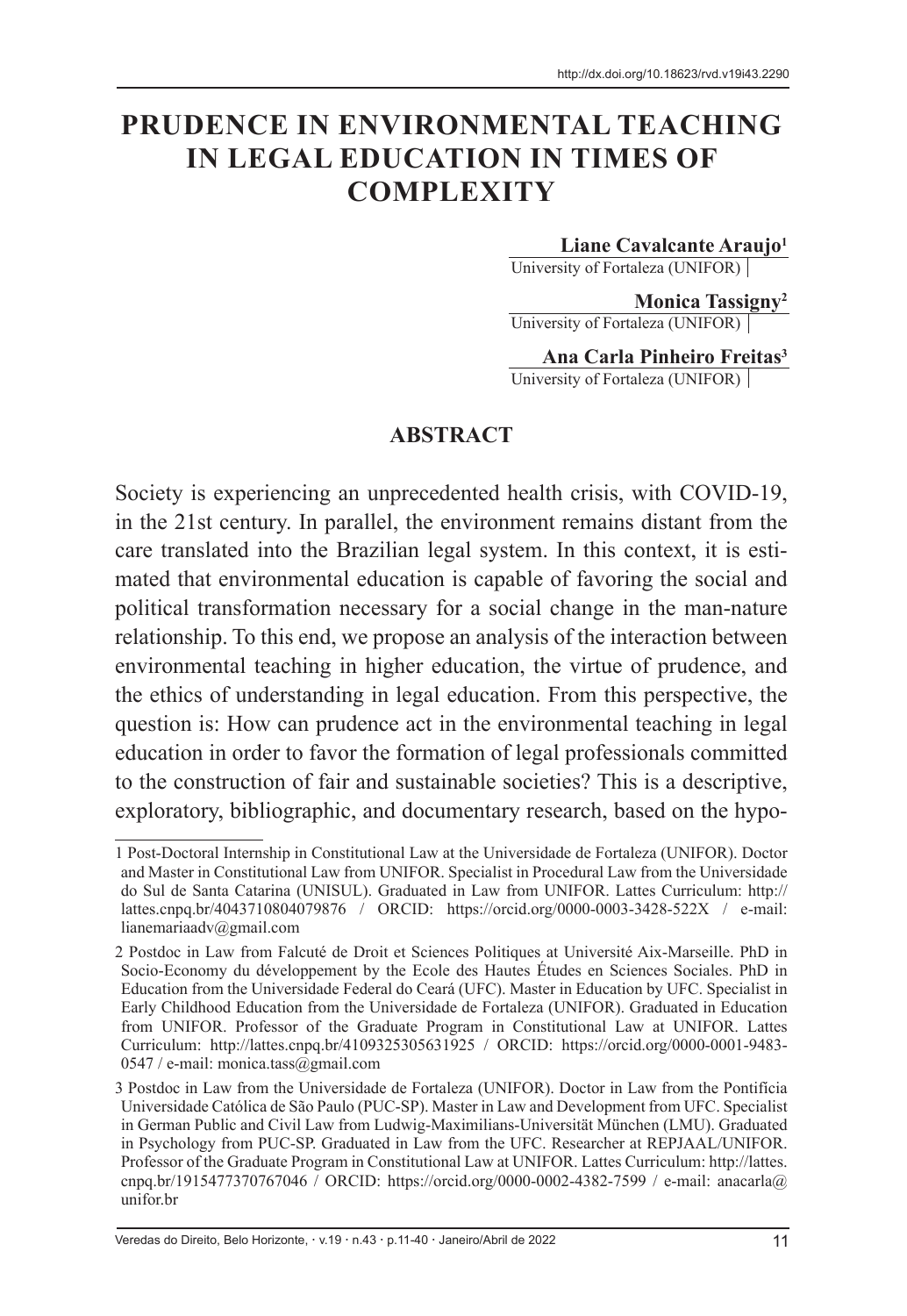thetical-deductive method. It is concluded that prudence in environmental education in legal teaching is capable of contributing to the formation of social actors who are aware, motivated and capable of promoting effective changes in favor of building fairer and more sustainable societies.

**Keywords:** complexity; environmental education; legal teaching; ethics of understanding; prudence.

# *PRUDÊNCIA NA EDUCAÇÃO AMBIENTAL DO ENSINO JURÍDICO EM TEMPOS DE COMPLEXIDADE*

### *RESUMO*

*A sociedade vivencia uma crise sanitária sem precedentes, com a COVID-19, no século XXI. Em paralelo, o meio ambiente permanece distante dos cuidados traduzidos no ordenamento jurídico brasileiro. Nesse contexto, estima-se que a educação ambiental é capaz de favorecer a transformação social e política necessária para uma mudança social na relação homem-natureza. Para tanto, propõe-se uma análise da interação entre a educação ambiental no ensino superior, a virtude da prudência e a ética da compreensão, no ensino jurídico. Nessa perspectiva, indaga-se: como pode a prudência atuar na educação ambiental do ensino jurídico de modo a favorecer a formação de profissionais do Direito comprometidos com a construção de sociedades justas e sustentáveis? Trata-se de pesquisa descritiva e exploratória, de cunho bibliográfico e documental, pautada no método hipotético-dedutivo. Conclui-se que a prudência na educação ambiental do ensino jurídico é capaz de colaborar para a formação de atores sociais conscientes, motivados e capazes de promover mudanças efetivas em prol da construção de sociedades mais justas e sustentáveis.*

*Palavras-chave: complexidade; educação ambiental; ensino jurídico; ética da compreensão; prudência.*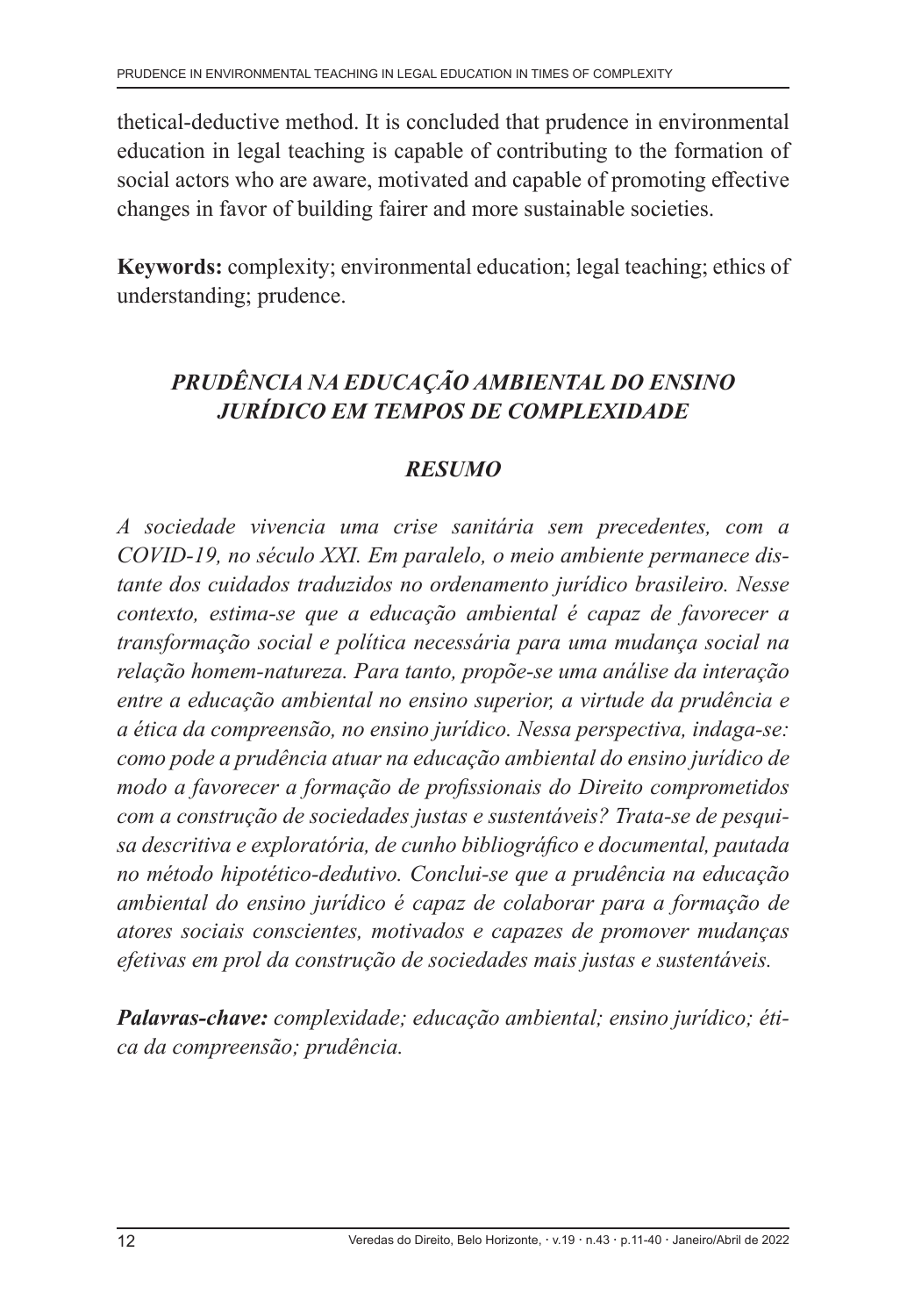#### **INTRODUCTION**

In the 21st century, and in the face of the pandemic scenario experienced, contemporary thinkers around the world debate the man-world relationship. For centuries, the idea prevailed that nature constituted an invulnerable whole. With this logic, man enjoyed natural goods and services as if they were unlimited. However, this reasoning has been refuted both by science and by the environment itself, which responds to human intervention through increasingly frequent natural disasters. Nevertheless, the effectiveness of public policies of an environmental nature remains far from reality, while the health crisis exacerbates the uncertainties and risks then revealed.

There is the crisis of bonds and limits, so called by François Ost. The human being no longer recognizes what brings him closer and what distances him from the environment of which he is a part. On the one hand, the personification of nature is defended, as a subject of rights; on the other hand, the environment is objectified, according to human interest and need.

In this context, values and ethics also face a significant transition: the behaviors hitherto accepted, in the relationship with the environment, are redefined, in a scenario that goes beyond the limits of traditional ethics, centered on the man-man relationship. In the Brazilian legal system, the rules point to the protection and promotion of the environment, classified as a third generation fundamental right and as a legally protected asset.

As a substitute, it is observed that there are Brazilian constitutional and infra-constitutional devices that regulate human action, in its individual and collective scope. From this perspective, new responsibilities arise for the Government (on the federal, state and municipal levels), universities, schools, non-profit civil organizations, and public and private companies. This is because it is necessary and urgent to think about the reform of human thought itself, as Edgar Morin well warns.

In this journey, environmental education (EE) plays an important role in the search for the thorough development of man, which does not require the existence of a synchronized set of intellectual, physical and moral activities. It is necessary to form the ecological subject, according to the logic of the responsibility principle, by Hans Jonas. Amid this challenge, the implementation of legal norms that govern human-nature interaction is mandatory, which demands a new approach, especially in the context of legal teaching, namely: to educate for prudence.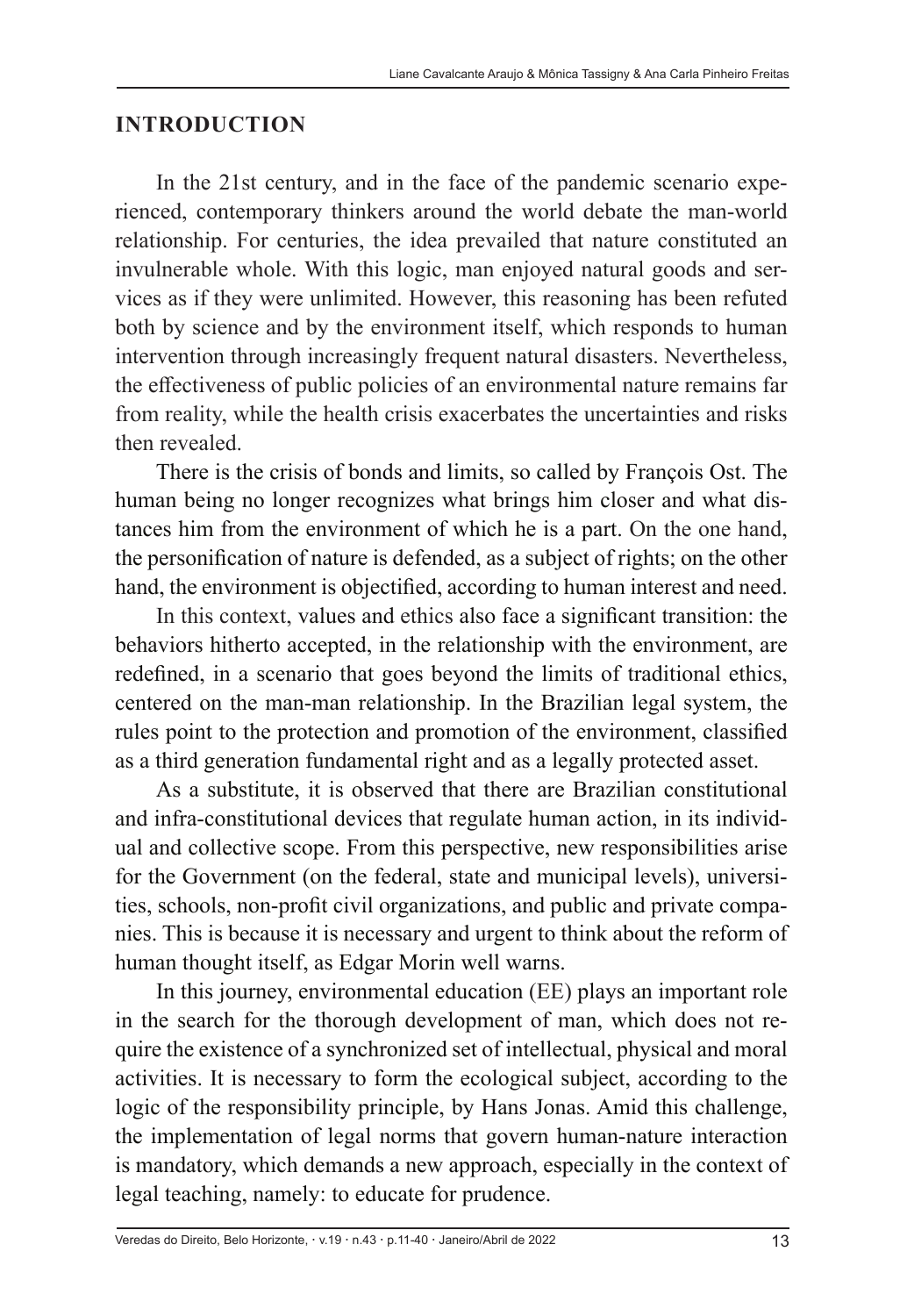Prudence is presented, at this point, as the virtue that operates over all other virtues, since it leads man to right decisions and brings him closer to the concept of fairness. For this reason, prudential education stands out as a goal in the environmental education of legal teaching in times of complexity. In this context, one asks: how can prudence act in the environmental education of legal teaching in order to favor the training of legal professionals committed to the construction of fair and sustainable societies? In order to reach the adequate answer to the presented problem, a qualitative, documentary and bibliographical research is carried out, based on the hypothetical-deductive method.

The research is supported by the Edson Queiroz Foundation (*Fundação Edson Queiroz* – FEQ), the Ceará Foundation for Support to Scientific and Technological Development (*Fundação Cearense de Apoio ao Desenvolvimento Científico e Tecnológico* – FUNCAP) and the Coordination for the Improvement of Higher Education Personnel (*Coordenação de Aperfeiçoamento de Pessoal de Nível Superior* – CAPES-BRASIL).

### **1 ECOLOGICAL CRISIS AND MAN-NATURE RELATIONSHIP**

Faced with the growing role of man in the face of nature and the urgency of the debate relevant to the reform of human thinking about the man-nature relationship, Guimarães (2001, p. 43-44) points out that "the relationships between modernity and the environment constitute the real tensions provoked by the trajectory of Western civilization […]". To this extent, if the civilizational source that originates and gives the current outline of the highlighted expressions is the same, it is timely to discuss the value content or ethics that connects these two magnitudes in the current ones (GUIMARÃES, 2001).

There is a "structural and systemic crisis of capitalism", in the words of Silva (2013, p. 119), consisting of three other crises: economic-financial, social and ecological. According to the author, these, in turn, unfold on several other levels, in order to reach the food, energy, work, cultural and ethical context, etc. Therefore, we would be facing a crisis of civilization. In this sense, Morin and Viveret (2015, p. 15) state that "the greatest contribution of the 20th century in the field of knowledge was the notion of the limits of our knowledge. Uncertainty is where we move, not only in action but also in knowledge."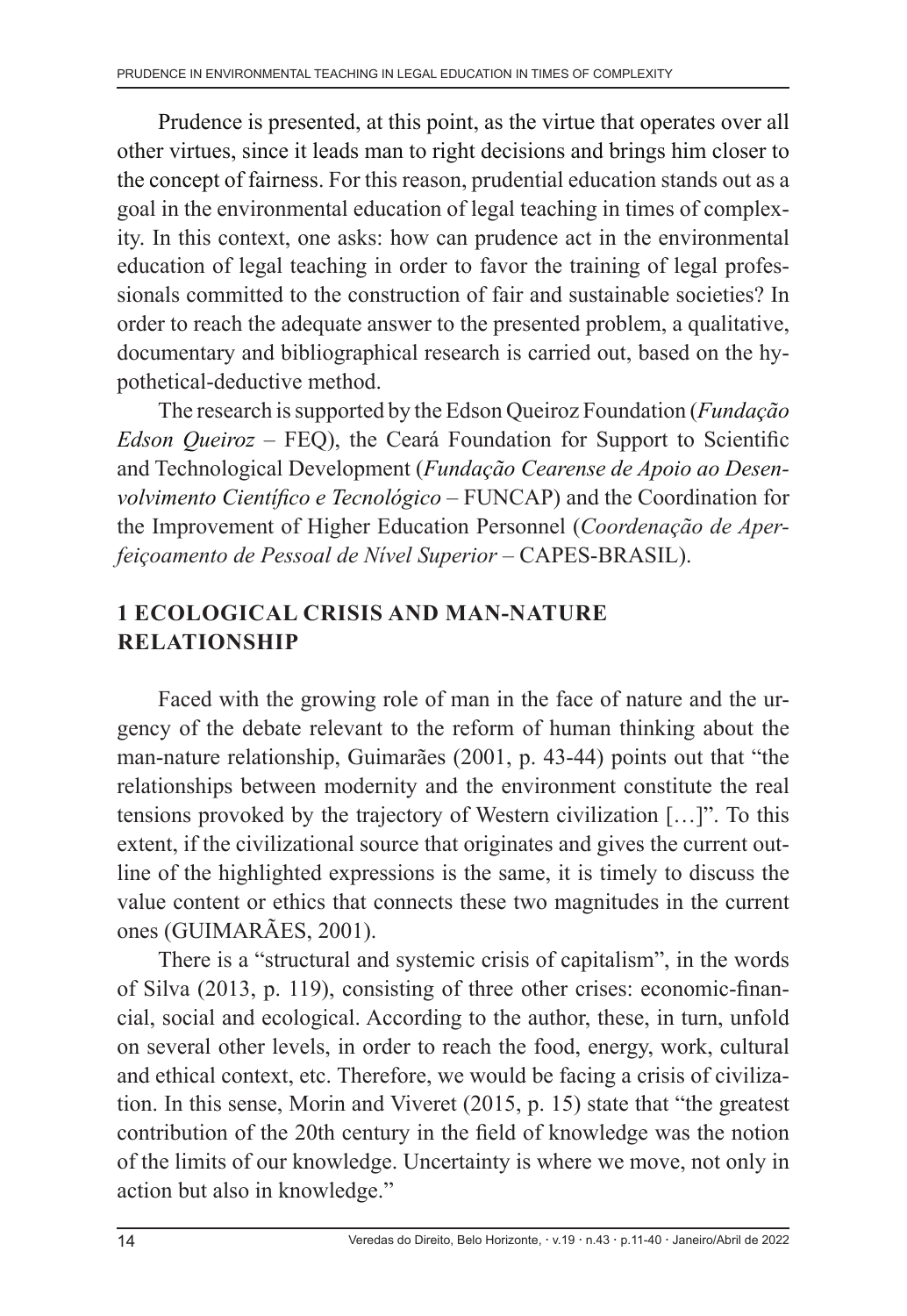With regard to the ecological crisis, specifically, François Ost (1995, p. 8) highlights it as the "deforestation and systematic destruction of animal species, indeed; but, first and foremost, the crisis of our representation of nature, the crisis of our relationship with nature". By this logic, man is no longer able to identify his similarities and differences with animals, with what has life, with nature.

Ost (1995, p. 10) warns that "Western modernity transforms nature into an 'environment': a simple scenario in the center of which man reigns, who proclaims himself 'owner and lord'". Thus, as long as man cannot recognize what distances him and what brings him closer to nature, the "[…] so relative effectiveness of Environmental Law and the so modest effectiveness of public policies in this domain will persist" (OST, 1995, p. 9). It is, according to the author, the crisis of the bond and the limit.

Although it is not a simple task, faced with the challenge of complexity (MORIN, 2005), human beings need to understand and identify the practical contours of the bond and the limit that permeate their interaction with the physical world that receives them (OST, 1995). The opposite path, artificialism, does not allow conscious decision-making. Furthermore, the abandonment of problematic experiences with reality leads to meaninglessness in life (AMARAL, 2011), which ends up contributing to the growth of the ecological crisis, which needs to be faced responsibly in the face of the forks and gears that lead to the worst/better (MORIN; VIVERET, 2015).

On the one hand, defenders of nature advocate the replacement of individualism with universalism, of the laws of the city with the laws of nature, in a movement known as deep ecology (OST, 1995). On the other hand, bonds and limits between man and nature are totally disregarded, in attention to man's interests and needs, in a fragmented view of the world. It so happens that the construction of the most inappropriate and inopportune sophistry results from thinking about two different meanings, without a previous analysis of what they have in common (PERELMAN, 2005). In other words, the bond between them.

> In fact, instead of better enabling the human being to react to the reality that surrounds him, the ideologies strongly concentrated at the end of the 19th century came to a boil, potentiated the opposite direction and fully reaped a society devoid of ethical apparatus that could resist the social engineering formulas typical of the 20th century (AMARAL, 2011, p. 59).

Along the same lines, François Ost (1995, p. 15) understands as "[…] two opposing and, nevertheless, solidary errors: naturalism and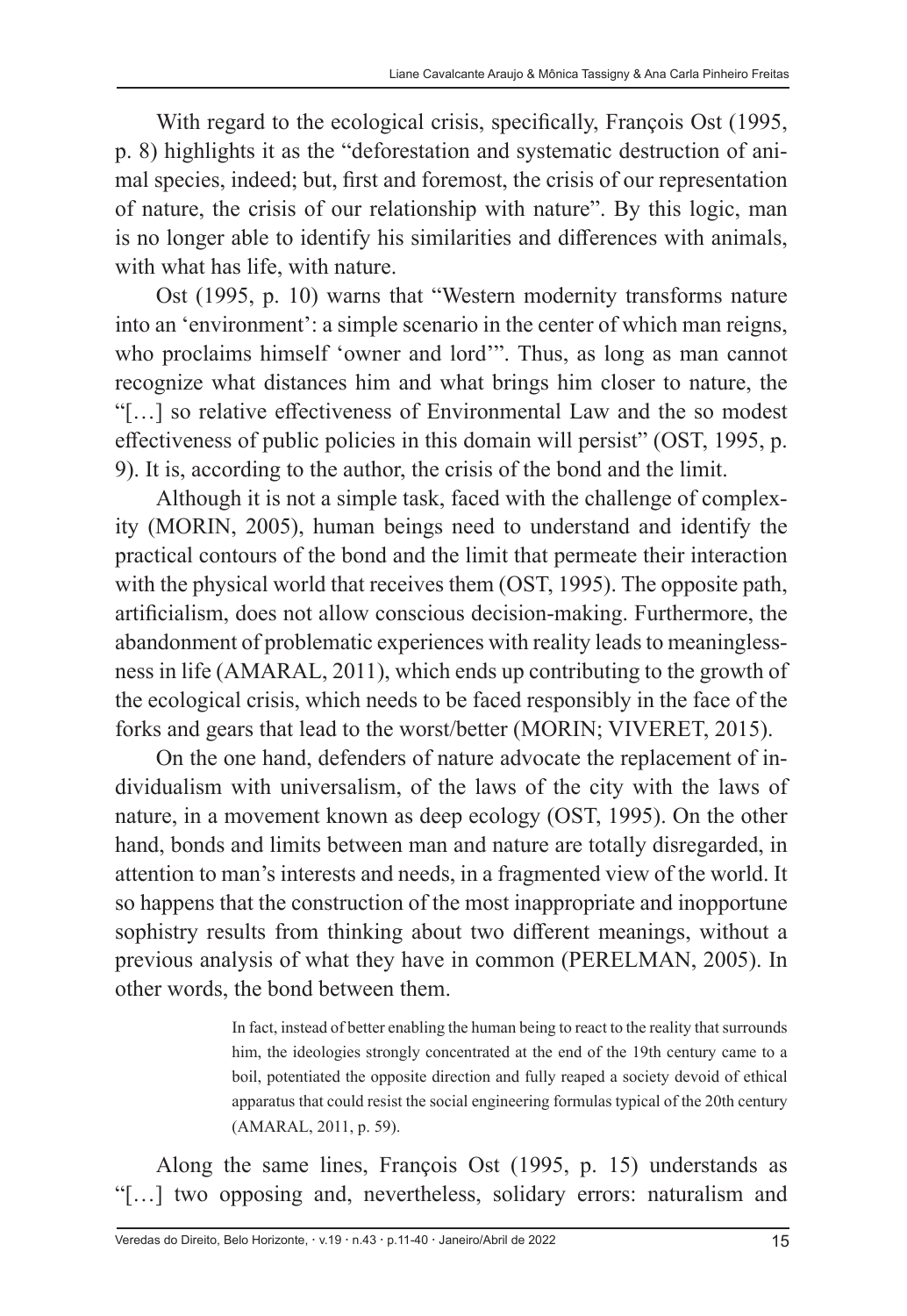anthropomorphism". Between these two opposites, there is the challenge of understanding without justifying, as a measure of finding the intermediate position (OST, 1995). It is necessary to restore to the world what had been put into the self (VIVEIROS DE CASTRO, 2011): human beings must understand the objective reality that surrounds them, find the meaning of their relationship with the environment, and thereby identify the values that should permeate such interaction. For that, it is necessary to question their exacerbated role in the environment and look for an intermediary.

Critical of the technocratic ideal and the Marxist utopia, Hans Jonas (2006) approaches the intermediary proposed by François Ost (1995), while proposing the rescue of conscience as a requirement for the debate on responsibility. In addition, he understands man as the subject responsible for the creation of human life, able to shape the circumstances that surround him in attention to his wants and needs. It is at this point that the importance of the virtue of prudence stands out.

Modern man presents a neurosis embodied in the meaninglessness in life, ignorance about the direction to take, in addition to a lack of concern relevant to the lack of knowledge of reality, which makes it impossible for the will to adhere consciously to a certain direction. The foundation of this awareness, according to him, is practical reason itself, which is directly related to the virtue of prudence (AMARAL, 2011). Education stands out here among the possible ways to do so.

Indeed, "Education is not only useful for citizenship. It prepares people for work, which is essential for a meaningful life", as Nussbaum (2006, p. 10) points out, for whom a substantial educational commitment is essential, at all levels of education, including in the family scope. Education enables a conception about the need to exercise conscious decision-making, capable of meeting human needs without this representing irreparable damage to the environment.

*Environmental* education stands out in this context, a complex and multidisciplinary topic that cuts across the different spaces and times of Higher Education Institutions in Brazil. Along these lines, we start from the study of Opinion CNE/CP No. 14/2012, of the National Council of Education (CNE)/Ministry of Education, of June 6, 2012, which lists, as priorities for Higher Education Institutions, specifically: (a) "institutionalization of EE in higher education"; (b) "effects on institutional dynamics"; and (c) "knowledge production in EE and training of specialized personnel" (BRASIL, 2012a, p. 16-17).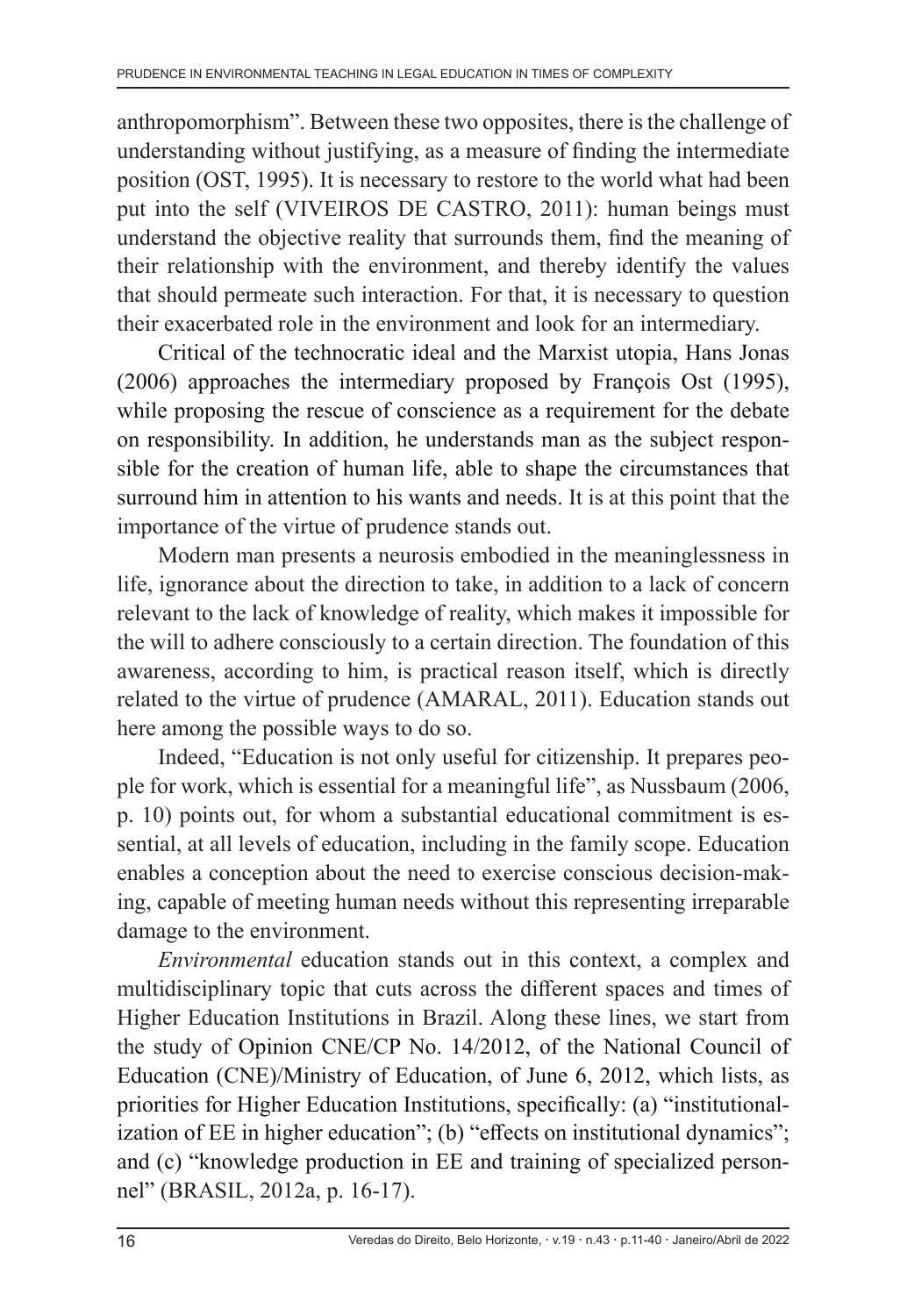In order to understand the bases of environmental education in higher education in Brazil, it is necessary to observe, in the Brazilian legal system, what is provided for by the Federal Constitution of 1988, the National Environmental Policy (Law No. 6.938/1981), the National Education Policy Environmental Law (Law 9795/1999), the Law of Guidelines and Bases for National Education (Law 9394/1996), and the Law establishing the National Higher Education Assessment System (SINAES, Law 10861/2004).

# **2 ENVIRONMENTAL TEACHING IN HIGHER EDUCATION IN BRAZIL**

In the scope of higher education, the Federal Constitution of 1988 guarantees didactic-scientific autonomy to Universities, in its art. 207, which gives them necessary freedom to organize courses, curricula and programs in different areas of knowledge. On the matter, the Federal Supreme Court, in Writ of Mandamus 22,412, reported by Minister Carlos Velloso, rendered the following decision:

> [...] the university autonomies inscribed in art. 207, of the Constitution, must be interpreted in accordance with the provisions of art. 209, of the same Charter, expressly establishing that education is free to private initiative, provided, however, the following conditions are met: *a) compliance with the general norms of national education*; b) authorization and quality assessment by the government (BRASIL, 2002a).

On the other hand, the exercise of this autonomy by public or private universities involves compliance with the provisions of the Law of Directives and Bases of National Education (LDBEN) – Law 9,394, of December 20, 1996. Art. 53 of the LDBEN lists the attributions of HEIs in the exercise of their autonomy, such as: organizing higher education courses and programs provided for in this law, in accordance with the general rules of the Federation and, when applicable, with the respective education system (item I); establish the curricula of its courses and programs, observing the relevant general guidelines (item II); establish plans, programs and projects for scientific research, artistic production and extension activities (item III), among others.

Furthermore, being the cradle of scientific production, HEIs must be concerned with the defense, illustration and promotion, in the social and political world, of values intrinsic to university culture, such as the *autonomy of conscience* and *problematization*, essential to the production of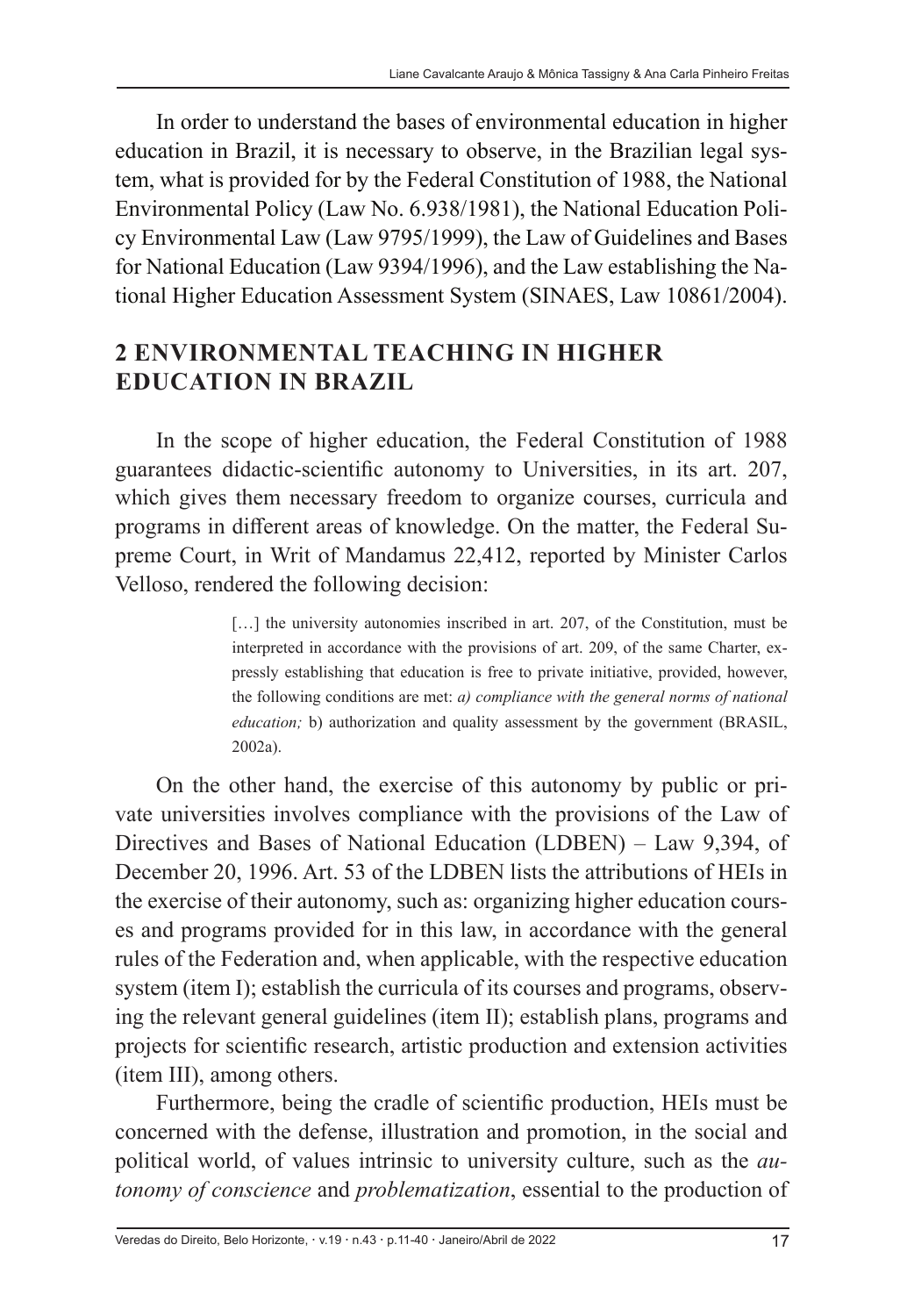scientific knowledge, without leaving aside the ethics of knowledge (MO-RIN; ALMEIDA, 2005).

Thus, it is up to the teaching and research bodies of the HEIs, observing the available resources, to prepare the programming of higher education courses in Brazil, as a substitute for their didactic-scientific autonomy. In this task, Gordillo (1997) points out that it is necessary to consider the global programming of content as a great pedagogical advantage, which enables the balance of what is taught in the different learning activities.

> It is necessary to plan in advance what will be done in each of the classes of a course, because this effectively contributes to the organization of the entire learning activity of the course.

> This is a task in which the full professor and his adjuncts, or the adjuncts and the Department's management, etc., must work as a team, in order to take advantage of each one's experiences and ensure consensus and coherence in the execution stage (GORDILLO, 1997, p. 228).

This individual and collective responsibility to plan the global programming of the content taught in Brazilian higher education favors the effectiveness of art. 46, VI, of the LDBEN, whereby universities and faculties should stimulate "knowledge of the problems of the present world, in particular national and regional ones, provide specialized services to the community and establish a relationship of reciprocity with it […]" (BRA-SIL, 1996), on and off campuses.

In this sense, universities must face the challenge of promoting the organization of *environmental education courses and programs*; to fix the curricula of its courses through the approach of current problems, especially in the national and regional scope; in addition to establishing plans, programs and projects for scientific research, artistic production and extension activities aimed at the study of human interaction with the environment.

As seen before, the 1988 Constitution refers to the promotion of environmental education on all levels of education, in item. VI, of §1, of art. 225, located in Chapter VI, dedicated to the Environment, a good for common use by the people and essential to a healthy quality of life. To this extent, it is the constituent itself that recognizes EE as "[…] one of the factors that ensure the right to an ecologically balanced environment" (BRASIL, 2012a, p. 3).

Furthermore, in addition to its status as a legal asset, the environment constitutes a fundamental right "of the third generation (or of a very new dimension) that enshrines the postulate of solidarity" – as described by the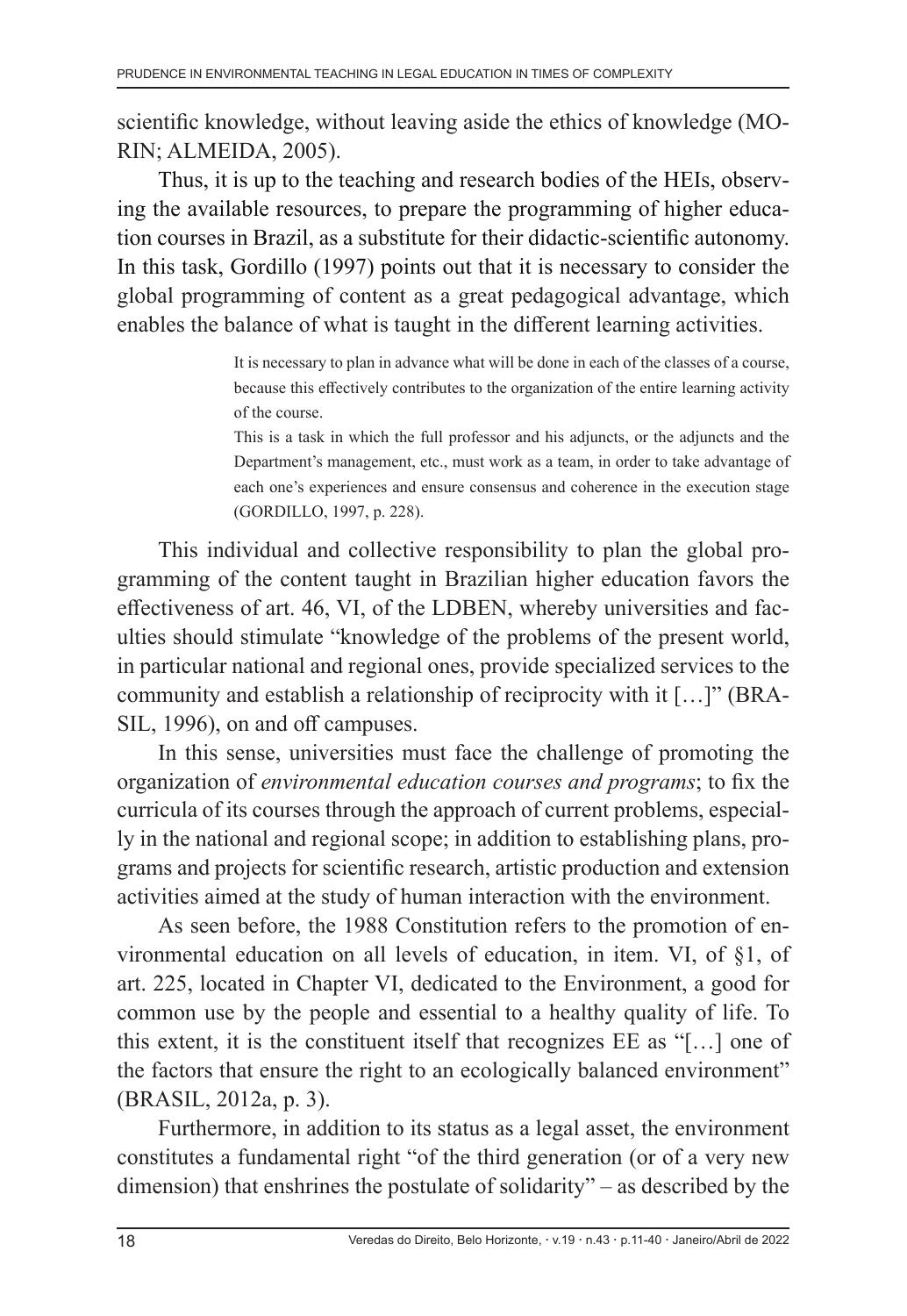Federal Supreme Court, in the judgment of the Direct Action of Unconstitutionality 3540, published in the Diário de Justiça on February 3, 2006, by Minister Celso de Mello's rapporteur. Its purpose focuses on the quality of life of current and future generations, based on an ecologically balanced environment and the self-determination of peoples (MATOS, 2001). Due to its legal nature as a fundamental right, the ecologically balanced environment also translates into a stony clause, under the terms of art. 60, § 4, IV, of the Federal Constitution.

Classified as a legal asset for common use by the people (art. 225, of CF/88), the environment enjoys protection at the constitutional level, in several sparse articles, as is the case of art. 5, LXXIII, which guarantees any citizen the filing of popular action with the objective of annulling acts harmful to public property, including the environment. For Matos (2001, p. 94), this "[…] represents the strengthening of citizenship, when it makes available to citizens a control mechanism to guarantee the integrity of an asset that belongs to them, the environment".

In this perspective, art. 170, VI, of the 1988 Constitution, enumerates, among the principles that govern the economic order, the defense of the environment; the art. 173, paragraph 5, establishes the possibility of liability of those who attempt against the economic order (legal or natural persons), which includes, as a consequence, attacks against the environment; and § 1, of item VII, of art. 225, prohibits, in the form of the law, practices that jeopardize the ecological function, cause the extinction of species and/or subject animals to treatments marked by cruelty (MATOS, 2001).

With regard to environmental education, specifically, Law no. 6,938, of August 31, 1981, which first dealt with the matter, treating it as a principle of the National Environmental Policy, whose scope is the preservation, improvement and recovery of environmental quality favorable to life, with a view to ensuring conditions for socioeconomic development, the interests of national security and, also, the protection of the dignity of human life (art. 2, X, of Law no. 6,938/1981). On that occasion, the legislator already referred to environmental education at all levels of education, and went further. He mentioned the education of the community, with the objective of promoting their training to enable an active participation in the defense of the environment (BRASIL, 1981).

Indeed, the National Environmental Education Policy (PNEA) was only instituted, by Law 9,795, on April 27, 1999, and determines, in its art. 2, that the promotion of environmental education must be an "essential and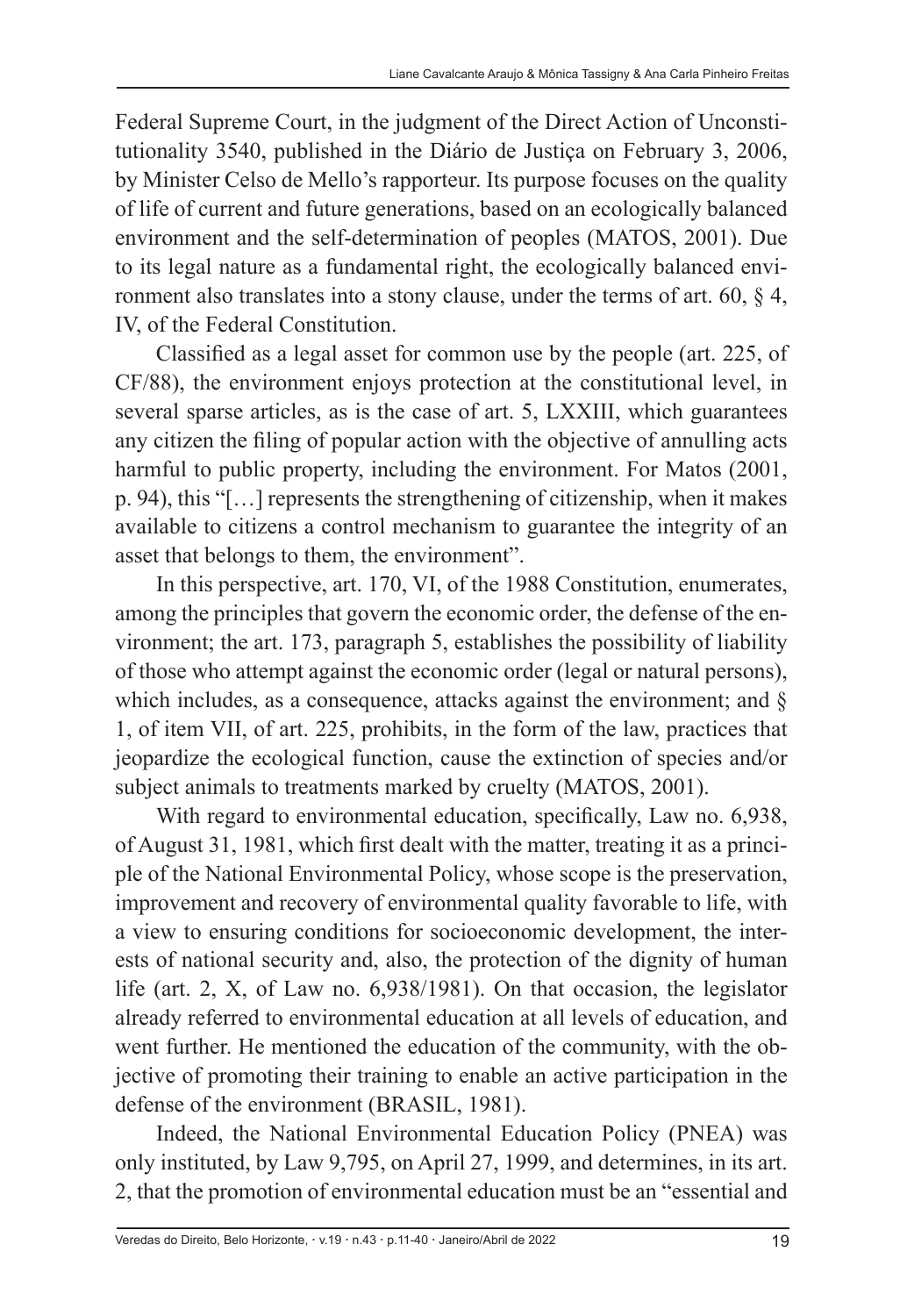permanent component of national education", in all spheres and modalities of the educational process, in its formal and non-formal sense (BRASIL, 1999).

In higher education, arts. 9 and 10 of the PNEA stand out, which determine the inclusion of the environmental educational process in the curricula of public and private Higher Education Institutions (HEIs), through an integrated, continuous and permanent educational practice also in formal education (BRASIL, 1999). Art. 13, sole paragraph, II, of Law 9,795/1999 establishes, for HEIs, the role of formulating and executing programs and activities based on non-formal environmental education, such as "educational actions and practices aimed at raising awareness of the community about environmental issues and its organization and participation in the defense of the quality of the environment", with the encouragement of the Government (BRASIL, 1999).

As can be seen, the university must promote the organization of courses and programs of environmental education, in accordance with the general norms of the Federation and with the respective education system; establish formal and non-formal environmental education in the curricula of its courses and programs, observing the general guidelines applicable to the subject; establish plans, programs and projects for scientific research, artistic production and extension activities that deal with the subject; plan environmental education programs and campaigns; develop programs and activities linked to non-formal environmental education; build partnerships with public and private companies, schools and non-governmental organizations focused on environmental education.

The recognition of the relevance of the matter is implicitly registered in Law no. 10,861, of April 14, 2004, which establishes the National Higher Education Assessment System (*Sistema Nacional de Avaliação da Educação Superior* – SINAES), with a view to ensuring the national evaluation process of HEIs, undergraduate courses and the academic performance of their students. According to art. 2 of the aforementioned diploma, SINAES promotes the internal and external evaluation of institutions, through a global and integrated analysis of the dimensions, structures, relationships, social commitment, activities, purposes and social responsibilities of the HEIs and their courses (art. 2, I) (BRAZIL, 2004). In addition, student performance must also be evaluated, as part of the whole entitled "University".

Such assessment consists, under the terms of art. 3 of Law no.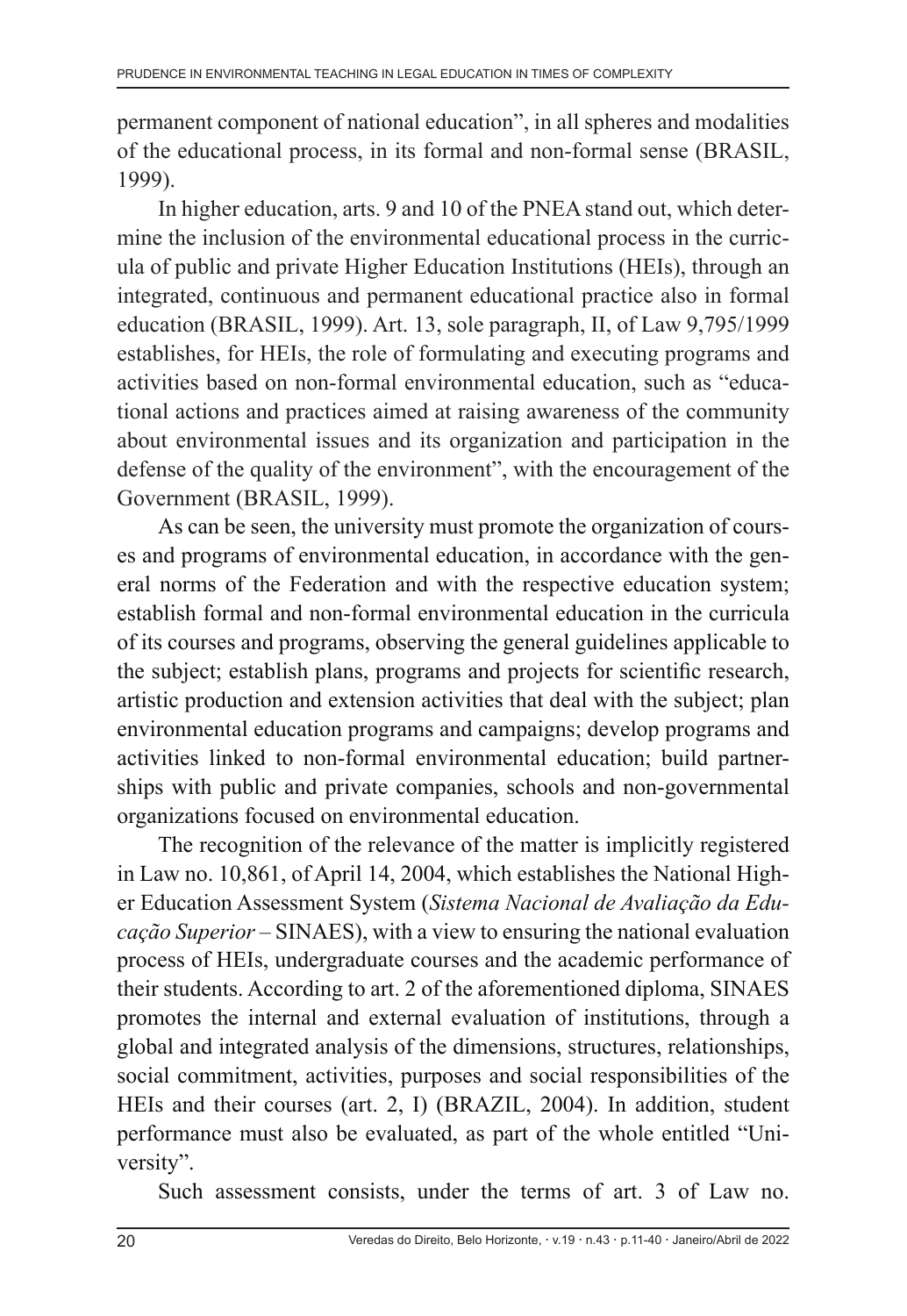10,861/2004, in the identification of the profile and the meaning of the performance of the evaluated university, its activities, courses, programs, projects and sectors, in a way that is coherent with its institutional dimensions. It is important to highlight, in the relationship between SINAES and environmental education, that item III of that article clarifies the scope of the concept of *social responsibility* of HEIs as their "contribution in relation to social inclusion, economic and social development, the *defense of the environment*, cultural memory, artistic production and cultural heritage" (BRASIL, 2004). Therefore, in order to be considered socially responsible, Universities must effectively contribute to the defense of the environment, which is an object of evaluation by the Government.

The evaluation of environmental education in higher education is regulated by Decree no. 4,281, of June 25, 2002, which establishes the creation of a Management Body, pursuant to art. 14 of the PNEA, which will be directed by the Ministers of State for the Environment and Education (BRASIL, 2002b). Responsible for coordinating the Policy in question, the Management Body is competent, under the terms of art. 3 of the Decree, to "indicate qualitative and quantitative criteria and methodologies for evaluation of Environmental Education programs and projects" (inc. VII); "stimulating the development of instruments and methodologies aimed at monitoring and evaluating Environmental Education projects" (inc. VIII); "define criteria, including sustainability indicators, for institutional support and allocation of resources to projects in the non-formal area" (item X); "to ensure that the following objectives are included in the monitoring and evaluation of initiatives in Environmental Education: (a) the guidance and consolidation of projects; (b) the encouragement and multiplication of successful projects; and (c) compatibility with the objectives of the National Environmental Education Policy" (item XI); among others (BRASIL, 2022).

Through a systematic interpretation of the devices mentioned so far, it is possible to conclude that HEIs have the responsibility to plan environmental education in their curricular matrix, in the formal and non-formal scope, with the didactic-scientific autonomy necessary to establish criteria capable of contributing to the formation of responsible citizens, agents of social transformation able to collaborate for a sustainable future, attentive to the urgent need to preserve and promote the environment.

In other words, it can be seen that HEIs have the complex mission of planning, ordering and discriminating the contents and initiatives to be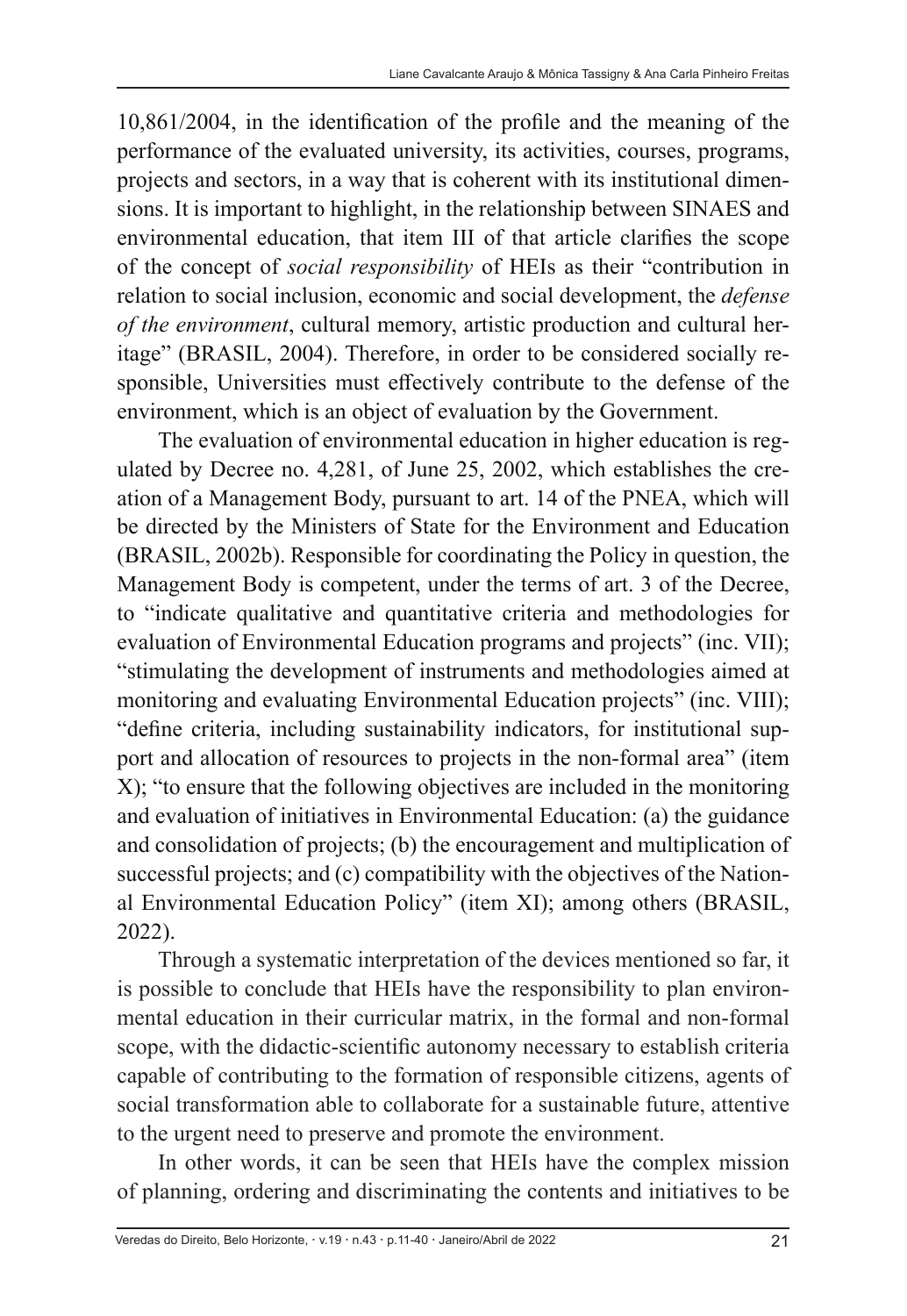worked on within the scope of formal and non-formal environmental education in higher education, under the terms of current legislation, and must do so it in order to promote the conservation, memorization, integration and ritualization of a cultural heritage of knowledge, permeated by ideas and values, as highlighted by Edgar Morin (2005).

To this end, they must observe the formal guidelines that deal with the subject, as determined by art. 53, II, of LDBEN. To this extent, Resolution no. 2, of June 15, 2012, of the Ministry of Education, which establishes the *National Curriculum Guidelines for Environmental Education* (DNEA) in Brazil. The diploma justifies, at first, that

> The "environmental" attribute in the tradition of Brazilian and Latin American Environmental Education is not used to specify a type of education, but constitutes a structuring element that demarcates a political field of *values* and *practices*, mobilizing social actors committed to a transformative and emancipatory politicalpedagogical practice capable of promoting ethics and environmental citizenship; The recognition of the transformative and emancipatory role of Environmental Education becomes increasingly visible in the current national and global context in which the concern with climate change, the degradation of nature, the reduction of biodiversity, local and global socio-environmental risks and planetary needs are evident in social practice (BRASIL, 2012b, emphasis added).

Among the *values of environmental education*, we highlight freedom, equality, solidarity, democracy, social justice, responsibility, sustainability and education as a right of all, provided for in the caput of art. 12, of Resolution no. 2/2012, from the Ministry of Education. In the field of *practices*, that article points out that they should be committed to building fair and sustainable societies (BRASIL, 2012b).

Furthermore, as a principle of the PNMA, environmental education also includes, in its universe of meaning, its own principles, listed in the same device, namely:

> Art. 12. Based on the provisions of Law no. 9,795, of 1999, and based on practices committed to the construction of just and sustainable societies, based on the values of freedom, equality, solidarity, democracy, social justice, responsibility, sustainability and education as a right for all, *are principles of Environmental Education*:

> I – totality as a category of fundamental analysis in training, analyses, studies and production of knowledge about the environment;

> II – interdependence between the natural, socioeconomic and cultural environment, under a humanist, democratic and participatory approach;

III – pluralism of pedagogical ideas and conceptions;

IV – linking ethics, education, work and social practices in guaranteeing the continuity of studies and the social quality of education;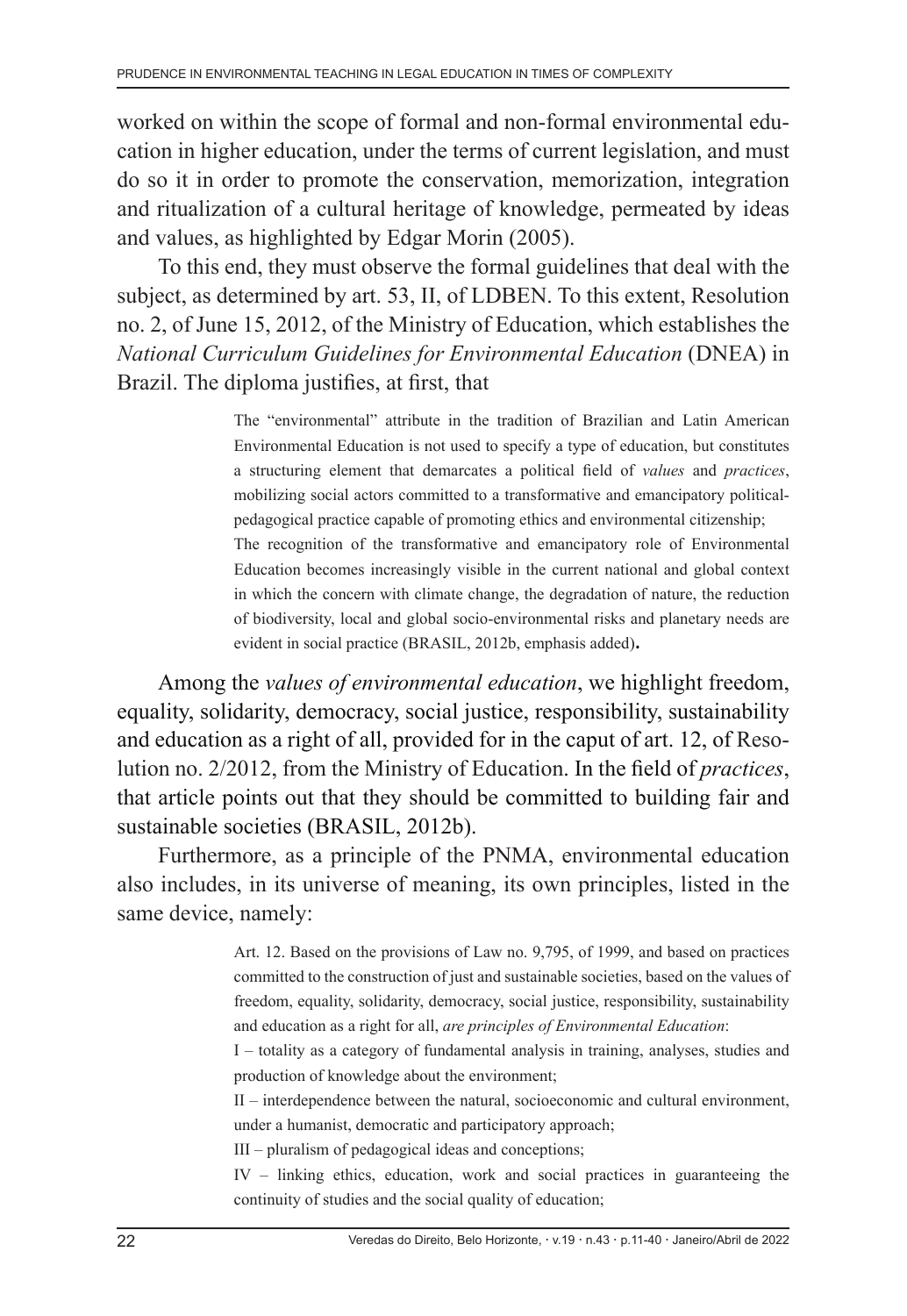$V$  – articulation in the approach of a critical and transforming perspective of the environmental challenges to be faced by current and future generations, in the local, regional, national and global dimensions;

VI – respect for plurality and diversity, whether individual, collective, ethnic, racial, social and cultural, disseminating the rights of existence and permanence and the value of the country's multiculturalism and pluriethnicity and the development of planetary citizenship (BRASIL, 2012b, emphasis added).

Such principles must be carefully observed by Higher Education institutions, in their management and in the teaching, research and extension actions promoted by them, which must also be oriented to the objectives of Environmental Education, covered in arts. 13 and 14 of the DNEAs.

Environmental education is a continuous process, under construction, characterized by its critical and emancipatory character, by its focus on social and political transformation, by breaking with the fragmented developmental model (BRASIL, 2012a). For this reason, art. 11 of Resolution no. 2/2012, and its sole paragraph, establish that the socio-environmental dimension must be included in the initial and continuing training curricula of education professionals, with awareness and respect for the country's multiethnic and multicultural diversity. As it is a continuous process, these professionals, in activity, must continue to receive complementary training in their areas of work, with attention to compliance with the principles and objectives of Environmental Education (BRASIL, 2012b).

According to Opinion CNE/CP no. 14/2012, of the National Council of Education/ Ministry of Education, a document of outstanding relevance on the subject, which contextualizes the theme in the local and global scenario, and which proposed to the Full Council of the CNE the Draft Resolution that originated the National Curricular Guidelines for Environmental Education, environmental education constitutes "[…] a fundamental factor for citizenship and for the perspective of creating a better world" (BRASIL, 2012a, p. 11).

Furthermore, the document expressly acknowledges the complex and multidisciplinary approach of EE, and states that,

> In the scope of Higher Education, Environmental Education is not very present in the Curriculum Guidelines for undergraduate courses, *deserving that the norms and guidelines of the Chamber of Higher Education, which guide the various offers of higher education, come to incorporate indications on its inclusion in its different types of courses and programs* (BRASIL, 2012ª, p. 14, emphasis added).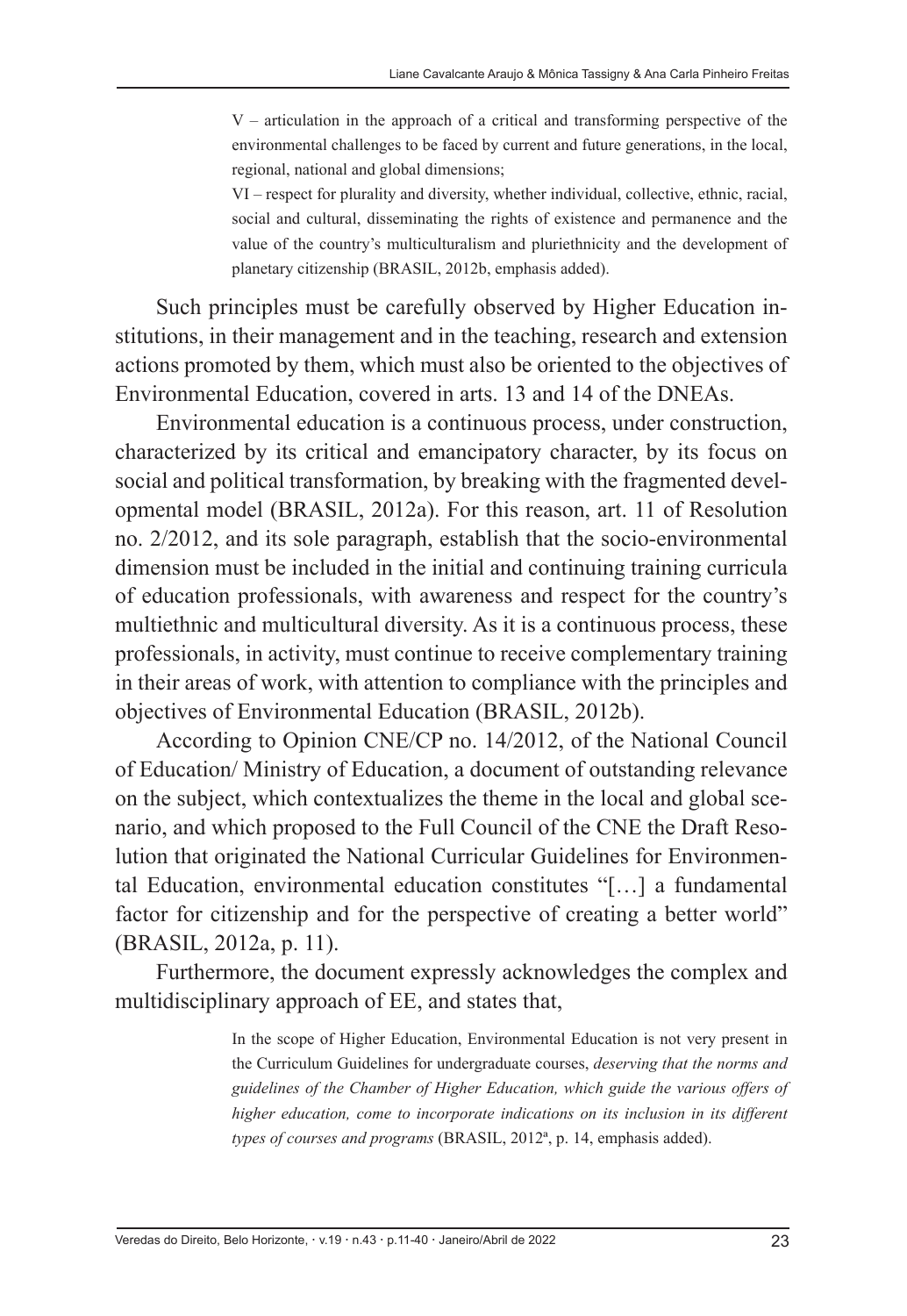In view of this, Law no. 13,005, of June 25, 2014, which approves the National Education Plan (PNE), indicated, in its art. 2, X, as a guideline of the PNE, among others, the "promotion of the principles of respect for human rights, diversity and socio-environmental sustainability" (BRASIL, 2014).

Such a device, in line with the *values of environmental education*  provided for in the caput of art. 12, of Resolution no. 2/2012, was later regulated by Resolution no. 7, of December 18, 2018, which establishes the Guidelines for Extension in Brazilian Higher Education, in compliance with Strategy 12.7, of the PNE Goals and Strategies Annex, which established, for higher education, the duty to "ensure, in the minimum, 10% (ten percent) of the total curricular credits required for graduation in university extension programs and projects, prioritizing their action in areas of great social relevance" (BRASIL, 2018). This social relevance, in turn, refers again to art. 3, of the SINAES Law, which integrates the defense of the environment into the concept of social responsibility of HEIs.

However, only Resolution no. 7/CNE/2018 expressly refers to the Guidelines for Environmental Education, in its art. 6, III, as a structuring element of the conception and practice of the Guidelines for Extension in Higher Education. In view of this, and once the relations between environmental education and HEIs are clarified, especially with regard to values and practices of higher education, it is necessary to register the need to think about the creation of "*sustainable educational spaces"*, assumed as a principle of integral education, pursuant to art. 2, V, of Decree no. 7,083, of January 27, 2010, in higher education, based on a reflection centered on the virtue of prudence.

### **3 BETWEEN THE VIRTUE OF PRUDENCE AND THE VALUES OF ENVIRONMENTAL EDUCATION: TOWARDS A PRUDENTIAL ENVIRONMENTAL EDUCATION**

In the hyperconnected society, the wide access to information of all kinds, through the dissemination of the mass media, recklessly attributes the same degree of importance to serious and relevant news (such as issues related to human existence) and irresponsible critical content. For Amaral (2011), this lack of hierarchy between pieces of information influences the values that currently make up the social reality, and leads man to get lost amidst the confused manipulated masses*,* in the interest of a minority of politicians and economists who are in power at any given time. Indeed,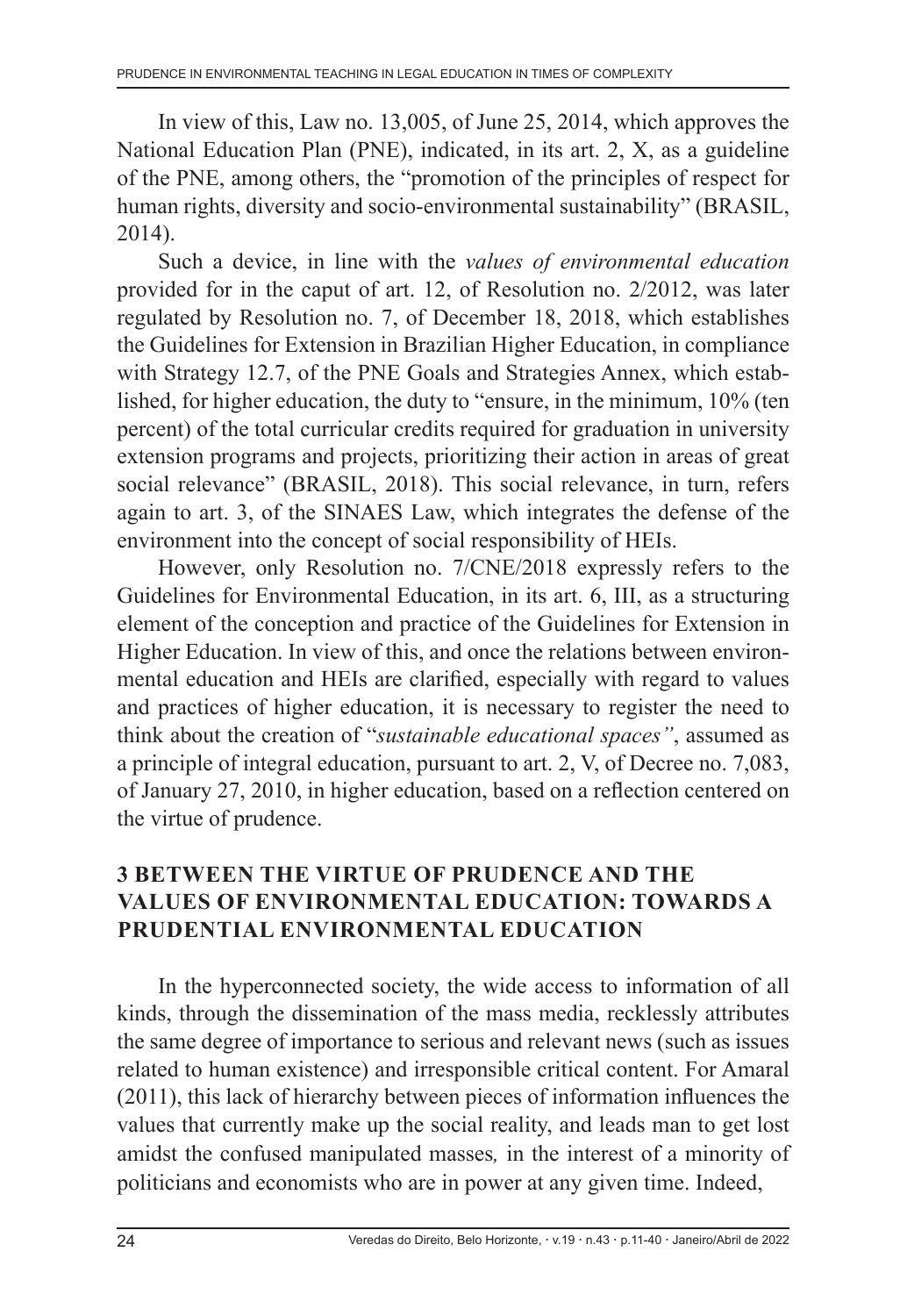Environmental degradation and the deepening of social inequalities engender one of the greatest crises of modernity, and also the urgent need to overcome it. Contrary to what the supposedly neutral scientific knowledge and conciliatory social theories claim ideologically, science, technology and capitalism are not natural – ahistorical – forms of social development, but concrete, historical and, therefore, forms of social development. with possibilities of overcoming through human actions (BRASIL, 2012a, p. 12).

From this perspective, the threat to the environment must be understood from the following scenario: at the political and social level, man has the capacity to fully exercise the prerogatives, rights and guarantees inherent to atrophied citizenship (AMARAL, 2011); in the field of ethics, the human being is faced with the need to redefine the ethical contours assimilated by him over time (WOLKMER; PAULITSCH, 2011), in order to identify the criteria (fundamentals) to be considered valid and fully applicable to the man-nature relationship.

Thus, the relevance of environmental education is highlighted as a fundamental factor for citizenship, for the creation of a better world and to ensure the efficacy and effectiveness of the right to an ecologically balanced environment (BRASIL, 2012a), for current and future generations.

In this effort, investment in environmental education based on prudence (in its classic sense) is proposed as a means of re-signifying the man-nature relationship, previously guided by the logic of the market (WOLKMER; PAULITSCH, 2011). By prudence, it is understood, according to Amaral (2011), the *virtue of intelligence focused on practical reason, which involves an appreciation of objective reality and the achievement of the good*. This reflection is justified by the need for "[…] up-to-date educational references that take into account the reality data and, equally, its legal framework, contributing to the educational systems and institutions to adapt to their times, spaces and curricula" (BRASIL, 2012ª, p. 12).

The criteria to be adopted in this relationship must therefore observe the *quasi-integral* parts of the virtue of prudence, according to the teaching of Amaral (2011, p. 118), inspired by Thomas Aquinas, and transcribed in the following lines:

> When dealing with the *quasi-integral* parts of prudence (*de singulis prudentiae partibus quasi integralibus*), in II-II, 49, Thomas divides them into eight parts, namely:

memory (*de memoria*);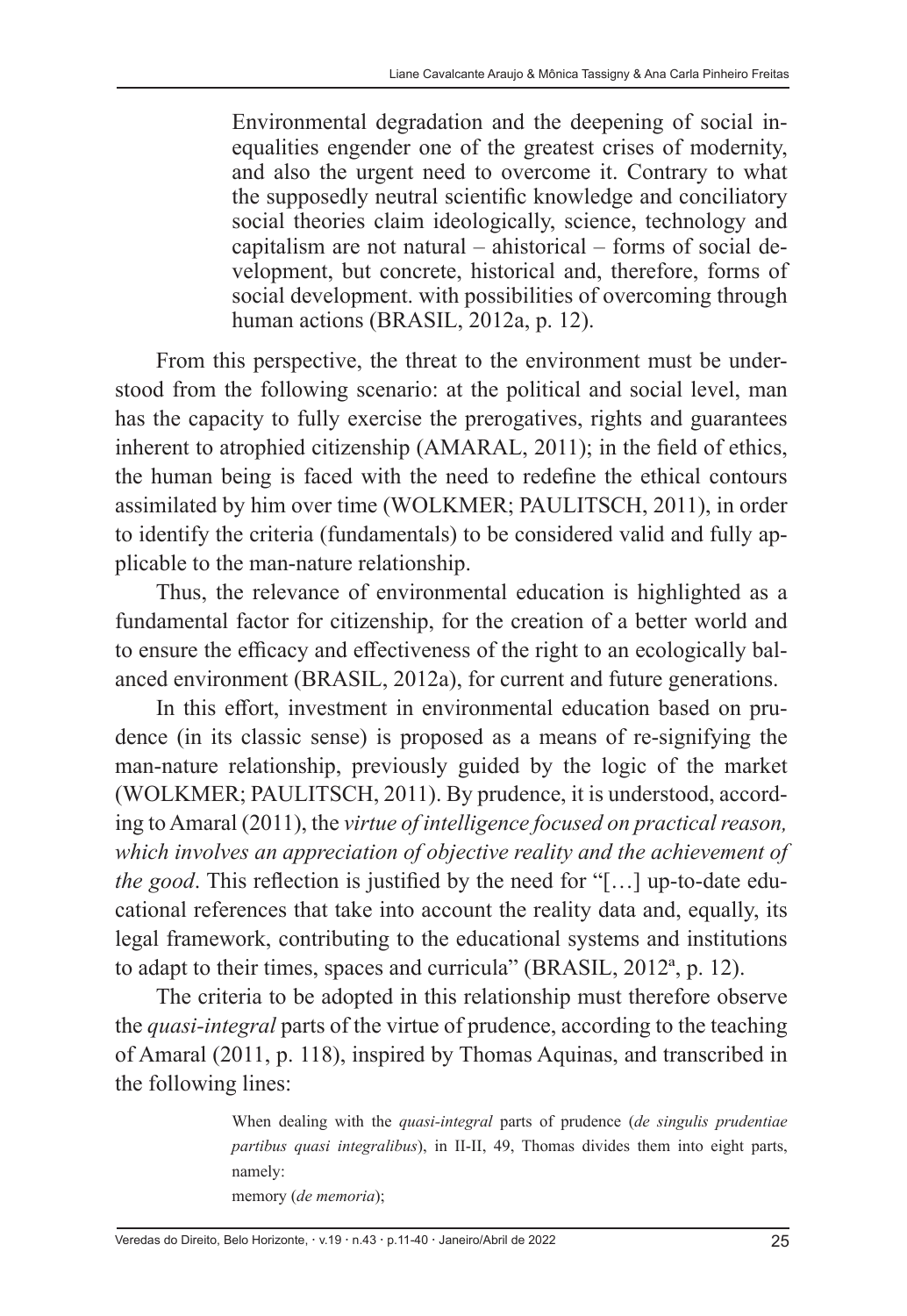intellect or intelligence (*del intellectu vel intelligentia*), docility (*de docilitate*); wit (*de solertia*); reason (*de ratione*); providence (*de providentia*); circumspection (*de circumspectione*); and precaution (*de cautione*)<sup>4</sup>.

It is proposed, through the application of such criteria, to promote a change in the current political and economic parameters, in order to avoid the uncontrolled exploitation of natural resources and the real danger of their depletion on the planet (WOLKMER; PAULITSCH, 2011). It is understood, by this logic, that prudence meets the fundamental thesis of François Ost (1995, p. 10), for whom "[…] our time has lost, at least after modernity, the sense of bond and the limit of its relationships with nature".

Indeed, Capra and Mattei (2018, p. 27) warn that "[…] human civilization, along with many other higher forms of life, could disappear from the planet unless we manage to reverse our extractive and destructive patterns in time". Therefore, it is necessary to rethink the maintenance of compartmentalized, isolated forms of knowledge, in a scenario of hyperspecialization, in which Morin and Almeida (2005, p. 32) emphasize that

> [...] a juxtaposition of compartments makes us forget that the communications and solidarities between specialized forms of knowledge that constitute the reign of experts, that is, of specialist technicians who treat problems in isolation and forget that, in this era of globalization, the great problems are transversal, multidimensional and planetary.

And it is precisely because of its transversal, multidimensional and planetary character that the principles of EE show, in social practice, a concern of the human being "[…] with climate change, the degradation of nature, the reduction of biodiversity, local and global socio-environmental risks, the planetary needs" (BRASIL, 2012a, p. 10). To this extent, environmental education

> – aims to build knowledge, develop skills, attitudes and social values, care for the community of life, socio-environmental justice and equity, and the protection of the natural and built environment;

> – it is not a neutral activity, as it involves values, interests, worldviews; in this way, it must assume, in educational practice, in an articulated and interdependent way, its political and pedagogical dimensions;

<sup>4</sup> For further clarification on each of these criteria, which make up the virtue of prudence, the reader is referred to the book "Ensino jurídico e método do caso: ética, jurisprudência, direitos e garantias fundamentais", by Antônio Carlos Rodrigues do Amaral, p.. 116-127.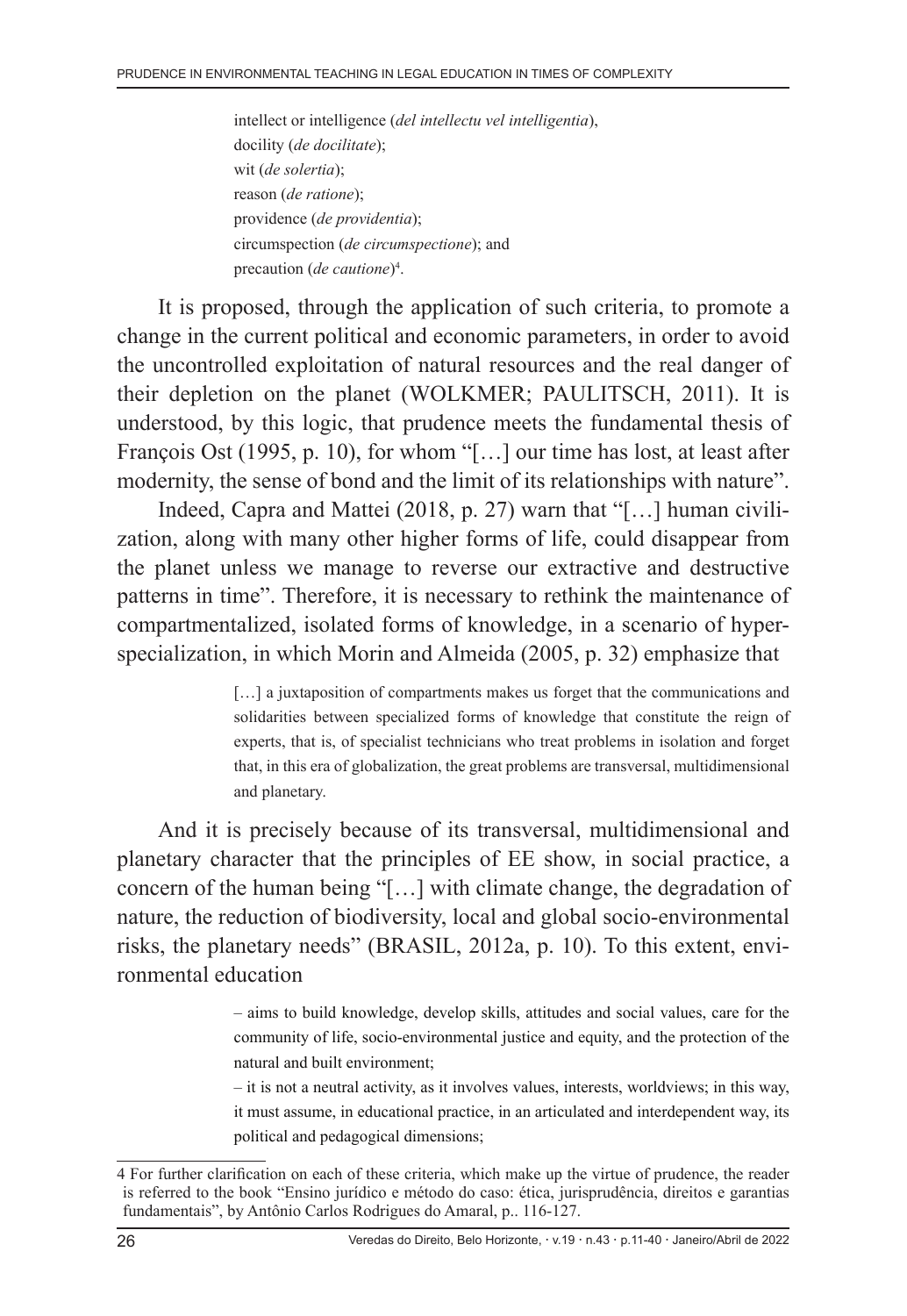– must adopt an approach that considers the interface between nature, socio-culture, production, work, consumption, overcoming the depoliticized, uncritical, naive and naturalistic vision still very present in the pedagogical practice of educational institutions;

– must be integrative, in its multiple and complex relationships, as a continuous process of learning about issues related to the space of multidimensional interactions, whether biological, physical, social, economic, political and cultural. It provides a change of vision and behavior through knowledge, values and skills that are necessary for sustainability, protecting the environment for present and future generations (BRASIL, 2012a, p. 10).

In this context, the command of prudence in environmental education translates into the search for practical knowledge, which must be assimilated as the opposite of indecision, ineffectiveness and inaction. Amaral (2011) points out that it is education that can promote the increase or decrease of recklessness due to pragmatism, utilitarianism and inconsistency through the absence of teaching moral values relevant to a territorial and cultural context situated in time.

It is emphasized here, in place of the *moral values* mentioned by the author, the importance of thinking about prudence based on the values *of environmental education*, namely: freedom, equality, solidarity, democracy, social justice, responsibility, sustainability and education as a right for all, provided for in the caput of art. 12, of Resolution No. 2/2012, from the Ministry of Education (BRASIL, 2012b).

In the field of *practices*, prudence in environmental education leads HEIs to the search for practical knowledge, able to promote concrete changes, instead of the indecision, ineffectiveness and inaction that characterize the maintenance of the status quo of the crisis that humanity is going through. Prudence and environmental education, together, must be committed to building fair and sustainable societies (BRASIL, 2012b).

Therein lies the importance of the pedagogical function of bringing students closer to the fundamental values of environmental education, since the exercise of prudence cannot be conceived as an innate habit of human beings. In addition, the principles of environmental education provided for in items IV and V of Law no. 9,795/1999, which are: "link between ethics, education, work and social practices in guaranteeing the continuity of studies and the social quality of education"; "articulation in the approach of a critical and transforming perspective of the environmental challenges to be faced by current and future generations, in the local, regional, national and global dimensions" (BRASIL, 1999).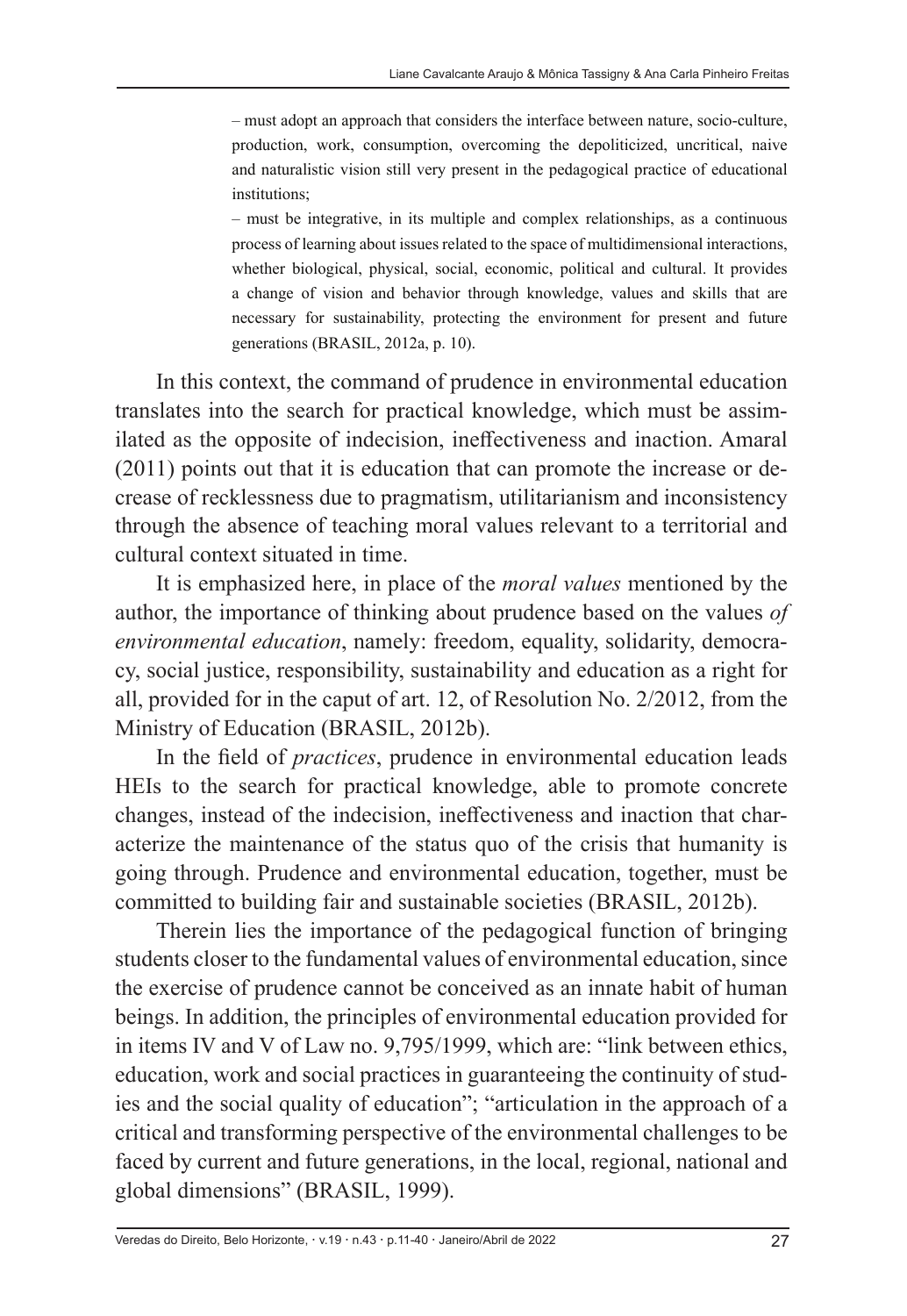In this situation, it is rational to overcome the us-them opposition and recognize the other as a partner, not an enemy to be destroyed. The logic of risk directs its gaze to the explosion of plurality in the world, which the friend-enemy gaze denies. The world risk society opens up a moral space that could (although by no means necessarily will) give rise to a civic culture of responsibility that transcends old antagonisms and creates new alliances as well as new lines of conflict (BECK, 2018, p. 63-64).

Faced with this challenge, Amaral (2011) proposes that man should perform three acts to follow the path of prudence, namely: (a) deliberating on a given subject; (b) carrying out the judgment of the facts; and (c) carrying out the command achieved, as a result of a practical action (AMARAL, 2011). In this process, there is an important caveat, compatible with the political and emancipatory character of EE: there must be "[…] the intention to judge the effectiveness of a thought" (BACHELARD, 1996, p. 21), beyond the facts.

Therefore, it is the thinking that must undergo a judgment process, with the purpose of escaping from certainty and unity through the historical and cognitive uncertainties referred to by Morin and Viveret (2015). The importance of the scientific spirit is thereby highlighted, which potentiates dynamic thinking, favored by the verbs to need, rectify, diversify; and instigated by the desire for knowledge, but a knowledge that immediately leads it to better questioning. Along these lines, universities must move towards a building, management and curriculum typical of "sustainable educational spaces"<sup>5</sup>.

In this sense, and translating Amaral's (2011) understanding of the environmental education process, which "[…] continues indefinitely throughout life, improving and incorporating new social and scientific meanings" (BRASIL, 2012a, p. 12) the following three acts are proposed to follow the path of prudence in environmental teaching in higher education: (a) deliberating on a certain subject, with a view to building knowledge, developing skills, attitudes and social values, caring for the community of life, justice and socio-environmental equity, and protecting the natural and

<sup>5</sup> The National Conference on Education – Conae/2010 approved a motion in favor of build ing sustainable educational spaces to face global socio-environmental changes. The motion also supports the report on Sustainability and Energy Efficiency of the Energy Matrix Working Group for Development with Equity and Social and Environmental Responsibility of the Economic and Social Development Council (CDES), which states: "for Environmental Education to be effective and contribute to the mitigation of the effects of climate change and the formation of a new citizenship, there was a consensus in the discussions among the counselors that educational institutions are incubators of concrete changes in social reality, articulating three axes: buildings, management and curriculum" (Report No. 1, Sustainability and Energy Efficiency, approved in November 2009) (BRASIL, 2012a, p. 13).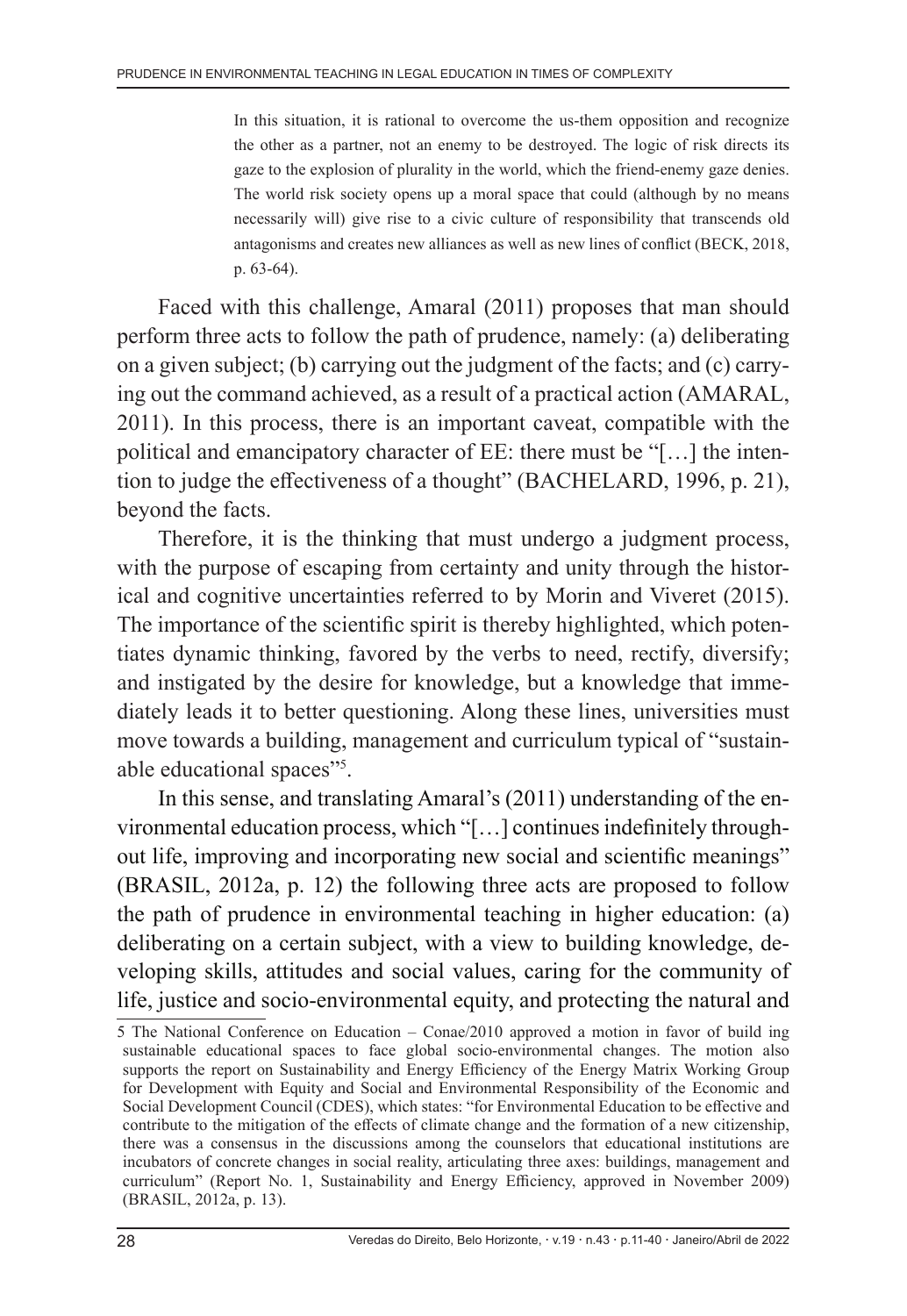built environment; (b) carrying out the judgment of the facts and thoughts that motivate them, through the integration of the multiple and complex relationships involved, as a continuous process of learning about issues related to the space of multidimensional interactions, whether biological, physical, social, economic, political and cultural; and (c) carrying out the command achieved, as a result of a practical action that considers the interface between nature, socio-culture, production, work, consumption, through a complex and multidisciplinary approach (AMARAL, 2011; BRASIL, 2012a, p. 10).

The possibility of a change of vision and behavior is thereby envisaged through the exercise of the virtue of prudence and the knowledge, values and skills necessary for sustainability, which makes it possible to protect the environment for present and future generations (BRASIL, 2012a). This is because, by recognizing that man is capable of giving voice to nature (OST, 1995), it is necessary to invest in the interaction between prudence and the critical and emancipatory character of environmental education, as an instrument of social and political transformation committed to change (BRASIL, 2012a), at all levels of education.

### **4 PRUDENCE IN ENVIRONMENTAL TEACHING IN LEGAL EDUCATION: TOWARDS AN ETHICS OF UNDERSTANDING**

In the words of Capra and Mattei (2018, p. 27), "[…] legal theory, together with science, contributed significantly to the mechanistic view of the world". In fact, "it was not simply a law that changed, but our social horizons – our very being in the world", as Beck (2018, p. 59) rightly emphasizes. Thus, there is a need to think about prudence in environmental teaching in legal education as a possibility to contribute to the effective exercise of citizenship and the creation of a fairer and more sustainable society.

Characterized by a transforming and grounded action, environmental education stands out for its ability to promote the formation of a conscience translated into behavior change, in favor of an ethical posture linked to education, work and social practices (item IV of Law No. 9,795/1999) (BRA-ZIL, 1999).

Thus, a philosophical discussion arises focused on the study of what is conventionally called *environmental ethics,* able to guide environmentally responsible behaviors (WOLKMER; PAULITSCH, 2011), in favor of the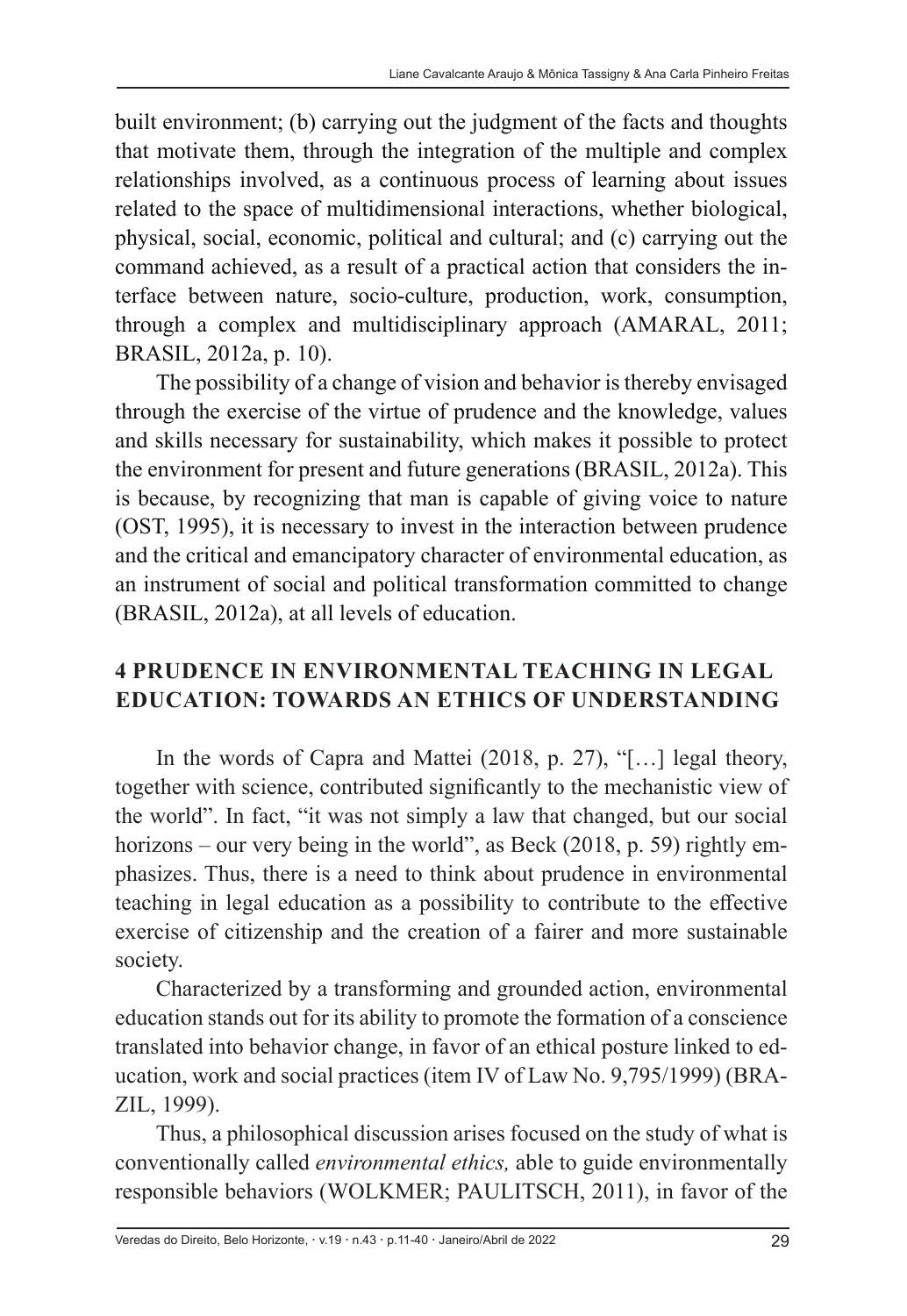#### full realization of man: his existential realization (AMARAL, 2011).

In this sense, Environmental Ethics can be considered as one that arises from the need to reexamine our values and principles due to environmental problems and the need to understand the reasons that define the relationship between man and nature. An awakening of individual conscience is not enough, we need a redefinition of the ethical framework (WOLKMER; PAULITSCH, 2011, p. 221).

It is exactly these values and principles, located in the Brazilian legal system, that justify the investment of the national legislator in a continuous process of environmental education, capable of overcoming this crisis scenario, especially at the moment we live, in the midst of the COVID-19 pandemic.

It so happens that, in addition to re-examining values and principles and understanding the reasons that define man-nature interaction, one must resume, with Morin and Viveret (2015, p. 15), the notion pertaining to the limits of our knowledge. For an effective redefinition of the ethical framework, it is necessary to start from uncertainty, both in the context of action and in the construction of knowledge.

It is in these circumstances that the figure of the ethics of understanding stands out, which includes cognitive and historical uncertainties, and invites the researcher to think about the need for reflection focused on efforts to understand the misunderstanding, the fruit of different origins, such as "[ …] error, indifference to others, misunderstanding across cultures, possession by gods, myths, ideas, egocentrism, abstraction, blindness, the fear of understanding […]" (MORIN; VIVERET, 2015, p. 15).

It so happens that the still predominant ethics is based on the human condition and understanding of what is good for man, focusing on the scope of human action. Prudence, as an exercise and a virtue, points to the need to face the loss of validity of the traditional assumptions of anthropocentric ethics. Both ethics and prudence are related to action. It is thus necessary to face the fact that, in the 21st century, nature is modified by man who demands a different ethical posture from the very human being (JONAS, 2006).

Thus, instead of a process of moral education, the ethics of understanding favors the investment in a responsible socio-environmental vision, through the construction of relationships of permanent interaction between the communities of life: (a) social human; and (b) nature, as recommended by Opinion CNE/CP n. 14/2012, of the National Education Council (BRASIL, 2012a).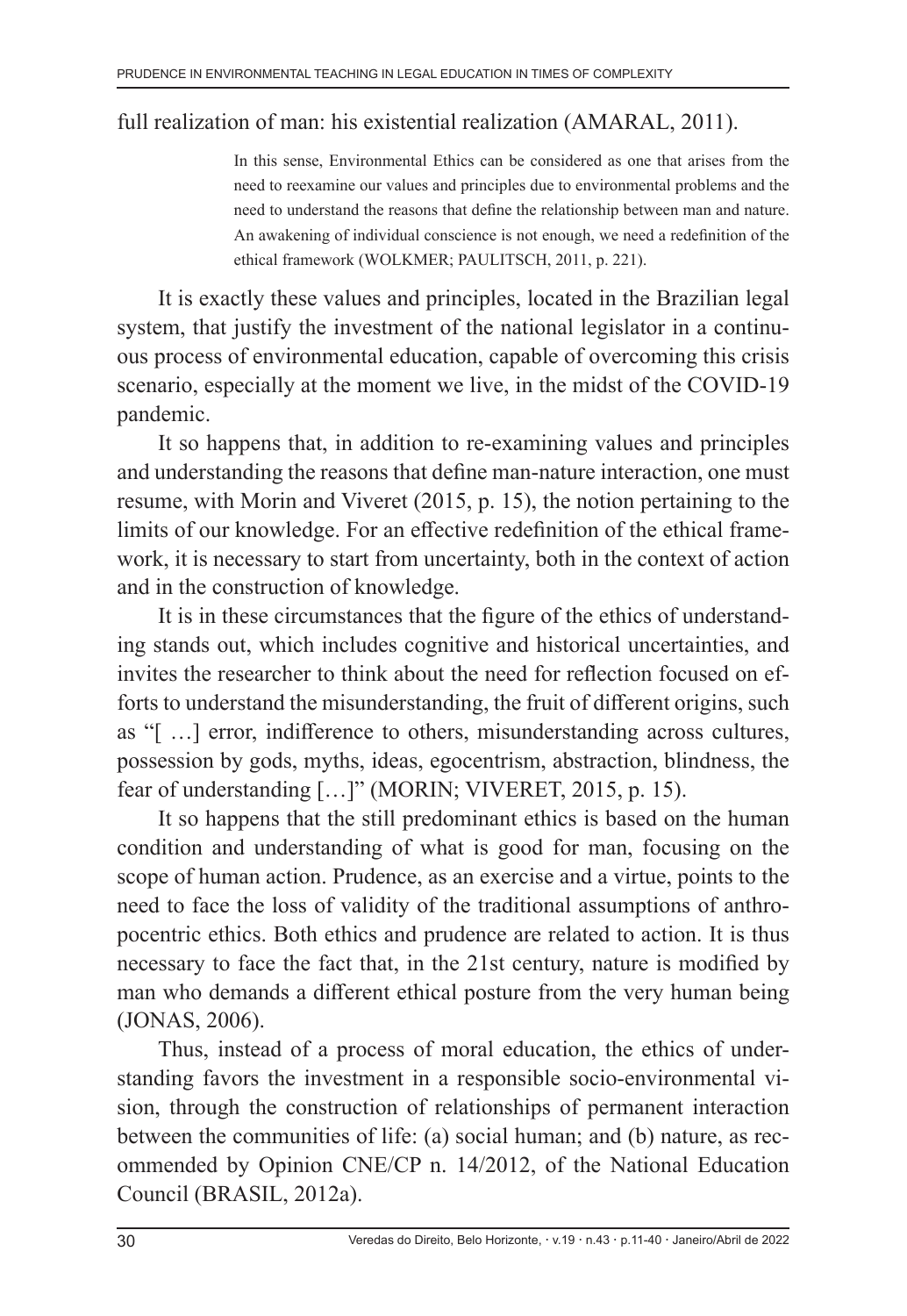On the other hand, it is through environmental education that Law students are given an adequate understanding of ethics, which enables the effective exercise of citizenship (SPAREMBERGER; PAZZINI, 2011) and, as a consequence, the implementation of the current environmental policies and the fundamental right to a balanced environment.

However, it is certain that the science of Law is not capable of predicting and regulating all the possibilities of interaction between human beings and the environment that surrounds them, given the dynamism that permeates this relationship. For this reason, in addition to its constant reformulation, an urgent change in the way of thinking and human consciousness is necessary, capable of motivating attitudes consistent with the challenges inherent in the scenario of complexity (WOLKMER; PAULITSCH, 2011).

This becomes possible from the prudence in the environmental teaching of legal education. In this movement that favors the creative process, prudence, environmental education and ethics of understanding enable the creation of synergies, strategies and innovative initiatives in legal education in the face of the ecological crisis and the need for urgent solutions to transform reality. The Federal Constitution of 1988, the National Environmental Education Policy, Resolution no. 2, of June 15, 2012, of the CNE, the LDBEN and Resolution no. 7, of December 18, 2018, of the CNE, which establishes the Guidelines for Extension in Brazilian Higher Education, support this change.

Universities and faculties should stimulate, in students, the search for knowledge of the problems faced in the world in which they live, especially in their national and regional scenarios (BRASIL, 1996). This is because environmental education is not limited to the formal aspect of teaching, in the classroom; it must comprise non-formal education practices, translated into "popular education experiences, with an emphasis on training for citizenship through social practices" (MARANDINO, M. *et al*, 2009, p. 9).

Environmental education finds support in current legislation, in the encouragement of public policies in the environmental (PNMA) and educational (PNEA) areas and in the very force of reality that, in times of pandemic, makes a reflection based on the ethics of understanding imperative. It thereby becomes possible to dialogue between the natural and social environment, the political system, technology, the arts and the values on which society is based, referred to in art. 32, II of the LDBEN, when dealing with compulsory elementary education. In the same way, it is possible to understand the scientific-technological foundations of the productive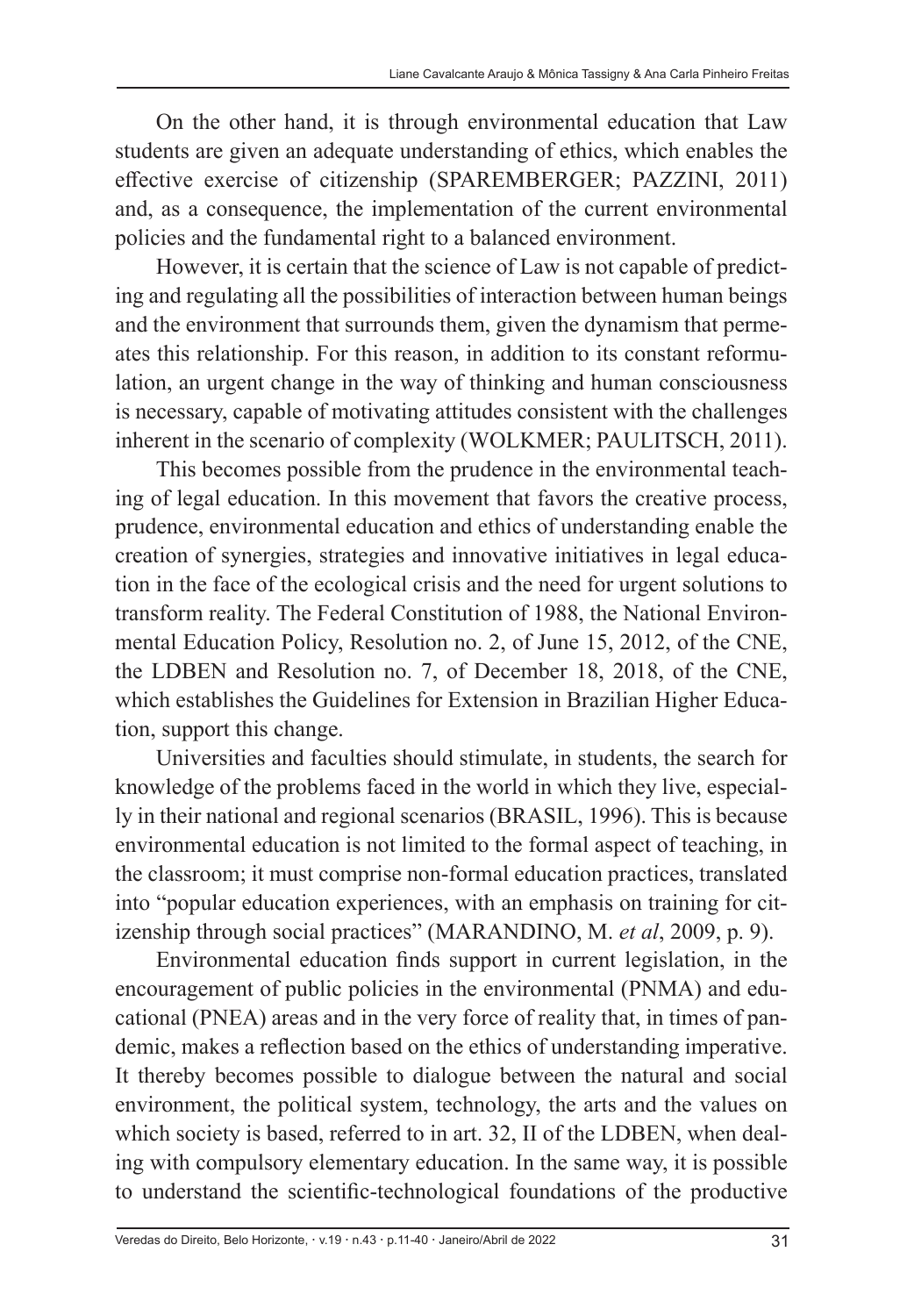processes, able to give rise to a relational understanding between theory and practice, in the teaching-learning process of each high school subject, under the terms of art. 35, IV, of the LDBEN.

To this extent, such movements of thought cannot be restricted to compulsory primary education and secondary education; they must reach higher education, especially legal education, in an integral and permanent, continuous and transformative environmental education. With this, it is envisaged that the professionals and jurists of tomorrow will be able to create and interpret laws that favor the maintenance of commercial relationships based on a socio-environmental vision, with social and environmental justice, from concepts emanating from the sustainability value.

To this extent, thinking about prudence in environmental teaching in legal education presupposes taking an active role in the intellectual process, in the most diverse knowledge areas, aimed at communication, understanding and solving the problems faced by individuals, in the individual and collective sphere (VIGOSTKY, 1991).

In legal education, it is necessary to provide students with a reflection/ understanding about the interaction between the theory of law, the "laws" of the environment, science and fragmented rationality that contributed significantly to a mechanistic view of the world. Along these lines, prudential environmental education portrays an education for citizenship, in which students are encouraged to think about solutions not only in the context of legislative changes, but also for the deconstruction/construction/ reconstruction of social and individual horizons that brought humanity to here, with this way of being in the world.

The virtue of prudence favors such reflections/understandings about the possibilities of reaching the fairest and most adequate solution for the specific case, in favor of social good, in the light of the Constitution. Thus, the proposed interaction between environmental education, the virtue of prudence and the ethics of understanding is capable of promoting the formation of professional citizens as social vectors for the transformation of thinking about the man-nature relationship.

Therefore, it is necessary to conceive the expansion of the spectrum of legal education and research beyond the bibliographic and documentary aspect. Attention should be paid to the circular movement of the following interdependent imperatives: the reconsideration of what appeared to be the solution; the reform of the very act of thinking, in favor of a complex thought, able to connect, contextualize and globalize; and an effective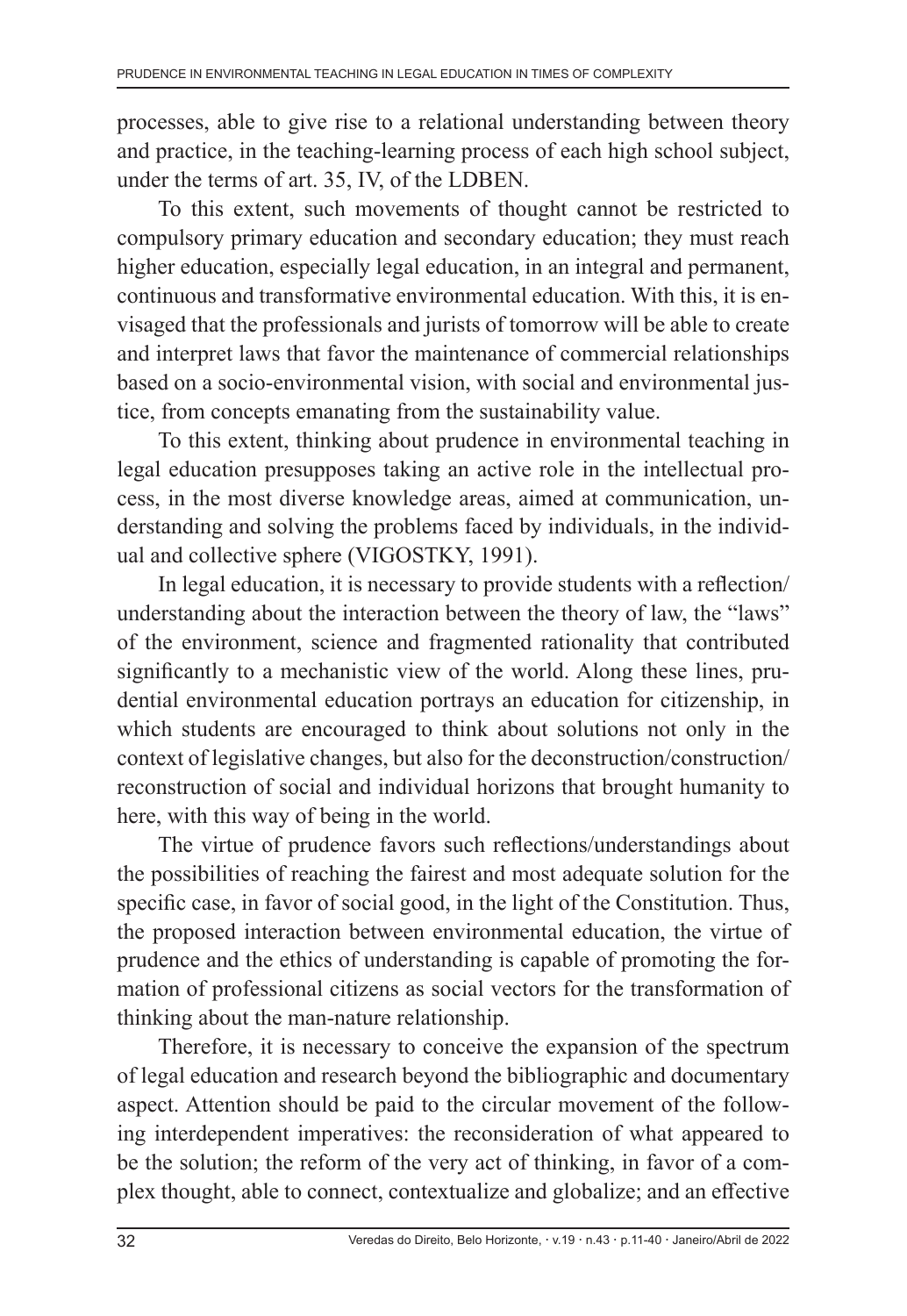#### transdisciplinarity, capable of expanding the possibilities of knowledge (MORIN; ALMEIDA, 2005, p. 22).

The connection of all this with the question about the being of the University now becomes quite clear: the human spirit, when dealing with a question philosophically, at the university level, realizes its potentiality of '*convenire cum omni ente'*, of relating to everything that is. And this is, as we said, the great experience, the great intuition that takes place institutionally at the University: […] (LAUAND, 2011, p. 39).

For law students, there are many challenges. A new paradigm is imposed on legal research: it is necessary to empirically study the social environment, in order to assess whether the norm is applicable, what are the reasons for its emergence or disappearance, as well as the detailed reasons for its effectiveness or ineffectiveness (HENRIQUES, 2017). In other words, it is necessary to judge the thoughts inherent to the processes of construction of legal knowledge, in order to move towards a systematic, connected, prudent knowledge.

To this extent, Lauand (2011) highlights Pieper's lessons, according to which what differentiates the university from other institutions is precisely the absence of links with utilitarian desires. This, for him, is the true academic freedom, which allows it not to be a simple instrument in favor of power. It is up to the university, therefore, to reexamine, update and transmit this heritage to current and future generations, which ends up producing a regenerating effect on the production of scientific knowledge and society itself (MORIN; ALMEIDA, 2005).

Thus, instead of training legal practitioners, who assume ideas as facts, it is necessary to think about prudence in environmental teaching in legal education from the conception of the legal researcher as an epistemologist, able to face facts as ideas that can be inserted into an open thinking system (BACHELARD, 1996; MORIN, 2015), focused on complexity.

This is because, "[…] conflict and collaboration occur simultaneously between invention and production" (MORIN; VIVERET, 2015, p. 17), so that the professional of the 21st century must be open to the new and prepared to question and reflect on the unexpected. Thus, it is possible to promote, in each context, the real notion of bonds and limits between man and nature that must be incorporated by law students, and by all others, so that they can act, in the future, as agents of social transformation, in favor of sustainability and sustainable development.

To encourage this line of reasoning is, therefore, to educate for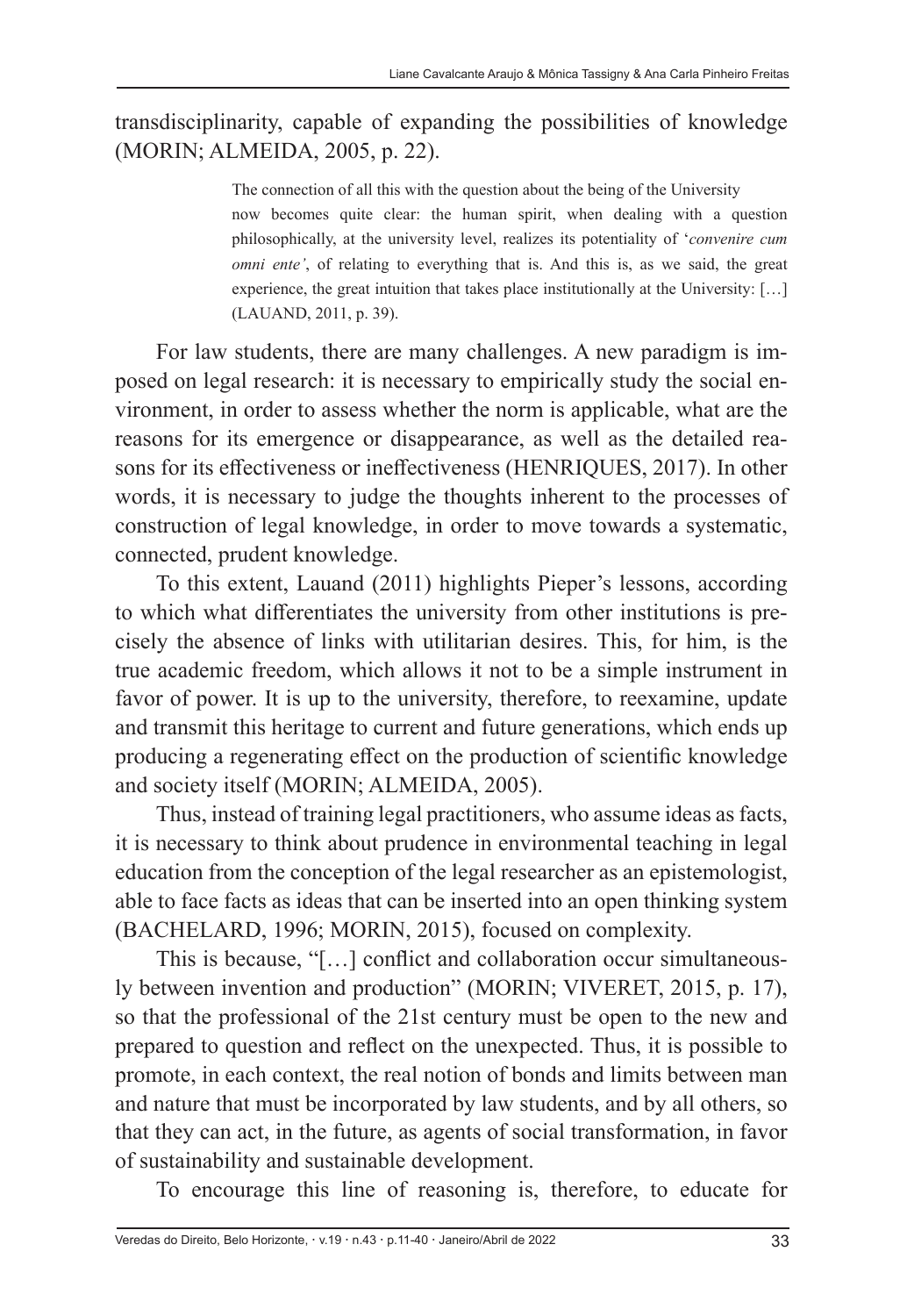prudence. In this process, the student starts to conceive the nuances of the man-nature relationship and to give them the proper meaning, in a previously situated "[…] antagonistic and complementary relationship" (MORIN; VIVERET, 2015, p. 17).

### **CONCLUSION**

It turns out that the impacts of the accumulation of human modifications towards nature harmed the planet's ability to sustain itself, based on the logic then sustained, which was strengthened by the science of Law, in a context in which the understanding reached by the human being pointed to the invulnerability of the environment, which took care of itself and also of the human being.

On the other hand, it is observed that the duality between naturalism and anthropomorphism has also not been able to build favorable solutions for a healthy coexistence with the environment. For this reason, it is necessary to identify what connects these two opposites, as a means of enabling the construction of bridges to overcome the crisis experienced.

It has been found that the constitutional and infraconstitutional protection outlined in the Brazilian legal system demonstrates an effective concern of the Brazilian legislator with the urgency of changing the existing parameters in the relationship built between man and the environment. On the other hand, the difficulty faced for the realization of the fundamental right to an ecologically balanced environment and for its preservation and promotion as a legally protected good remains latent, given the global health crisis of COVID-19.

It is verified, therefore, that man needs to resignify his way of thinking and acting towards nature. As a possible solution to this impasse, in the medium and long term, it is concluded that prudence in formal and non-formal environmental education is important as a strategy capable of overcoming the educational standards that represent the development of the human being's intellect from a dualist, separatist perspective, as a result of a fragmentation of knowledge.

Thus, the relevance of the interaction between prudence and environmental education is highlighted as a fundamental factor for citizenship, for the creation of a better world and to ensure the efficacy and effectiveness of the right to an ecologically balanced environment, for current and future generations.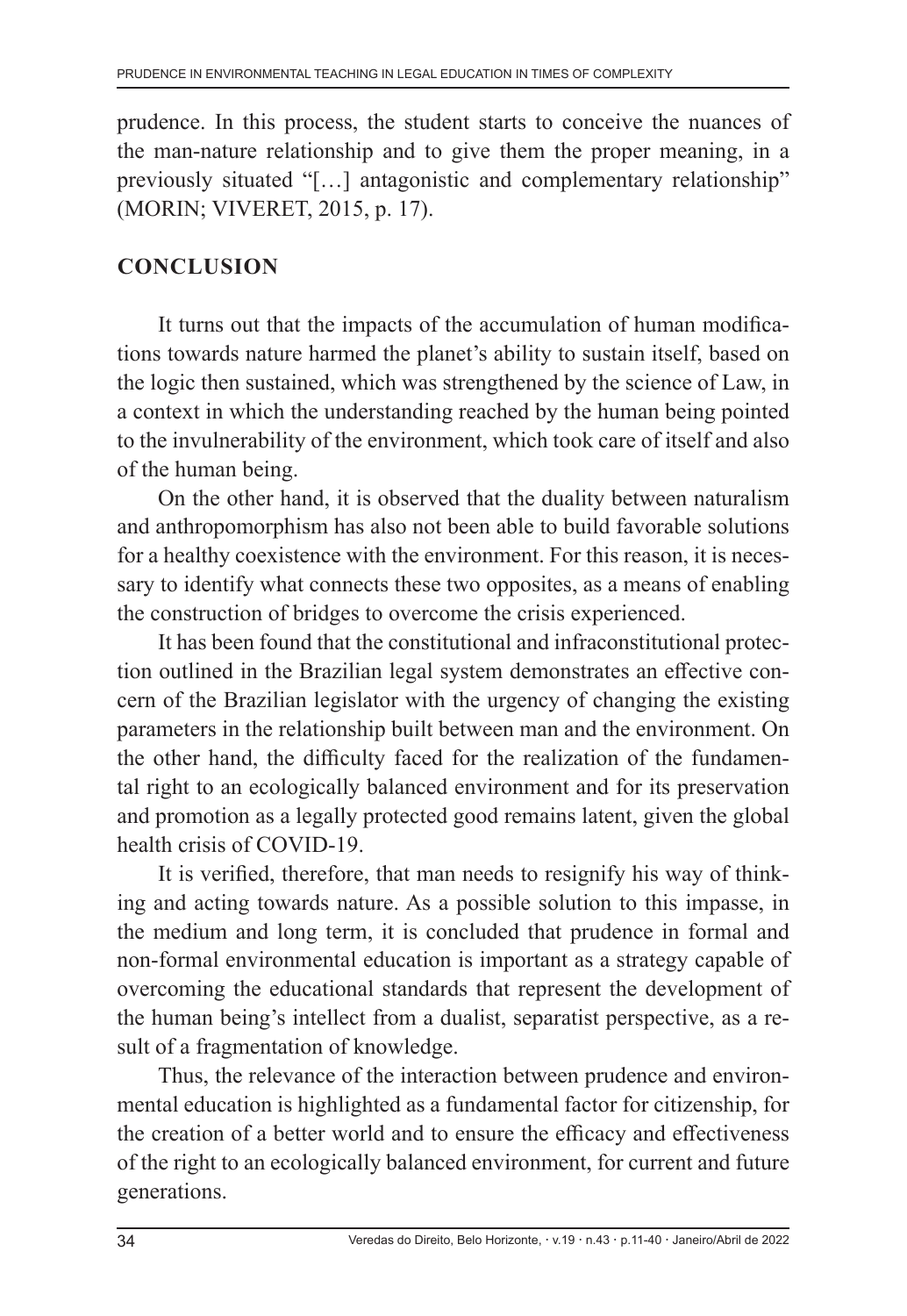On the other hand, there is a need to build/deconstruct/reconstruct the knowledge then propagated in the political, social, ethical and even personal field, in the face of human reality, increasingly connected to technologies and further away from face-to-face relationships with one another and with the environment.

Therefore, it turns out that the university appears as an appropriate place to act as a "sustainable educational space", in which prudential environmental education portrays an education for citizenship and students are encouraged to think of solutions for the construction of just and sustainable societies.

With regard to environmental teaching in higher education, it appears that the PNMA, the Federal Constitution, the PNEA, the LDBEN, the National Curriculum Guidelines for Environmental Education and the Guidelines for Extension in Brazilian Higher Education systematically base, in the Brazilian legal scenario, the possibility of interaction between the virtue of prudence, environmental education, and the ethics of understanding in Brazilian higher education.

It is concluded that formal and non-formal environmental education should not be the object of an isolated discipline, but rather permeate the content of all university disciplines, as a means of bringing the students closer to their surrounding reality and enabling them, from the virtue of prudence and the ethics of understanding, to carry out an appropriate judgment, based on a coherent decision-making process, as an effective exercise of their citizenship.

To this end, it is pointed out the need for reflection on the values of environmental education (freedom, equality, solidarity, democracy, social justice, responsibility, sustainability and education as a right for all) in the field of practices, in which the exercise of prudence and environmental education must be committed to building fair and sustainable societies, in a process of social and political transformation, committed to social change. It is therefore concluded that an ethics of understanding is relevant, capable of favoring the building of a fair relationship in the individual and collective context of man's interaction with nature.

Rightly, the democratic development of the citizen depends on a full existential realization provided by knowledge, which allows for the reasoned and logical questioning of the inadequate maintenance of decisions made by a minority of politicians and specialists, of abstract and fragmented visions of reality that disregard the transdisciplinarity of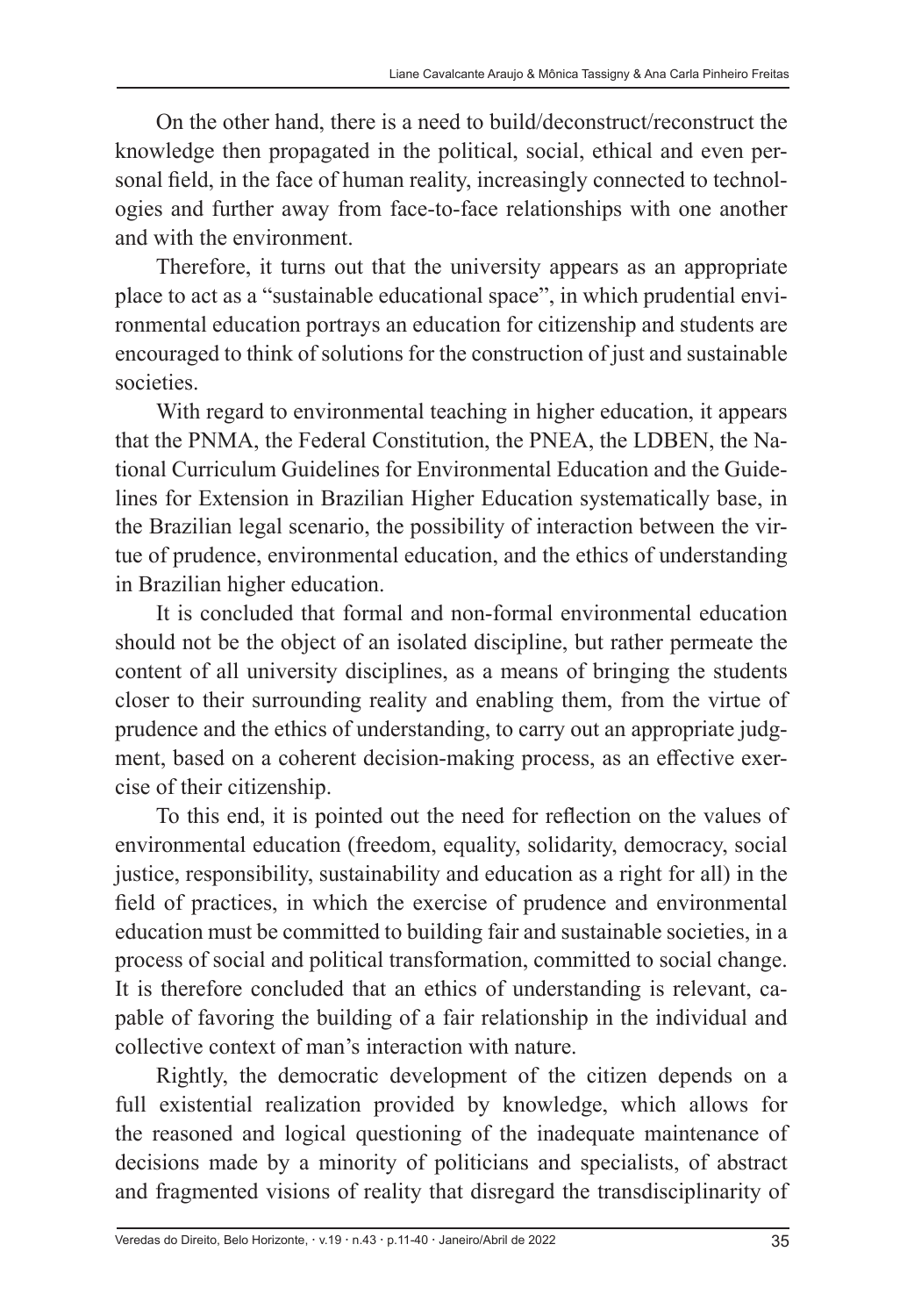human existence itself, in its connection with the physical environment that receives it.

To this extent, it is concluded that prudential environmental teaching in legal education is highlighted as a path to be followed for the construction/deconstruction/ reconstruction of knowledge, capable of changing the current reality. In this task, it appears that the university assumes the role of providing the reconsideration of previously found solutions, the adoption of complex thinking and transdisciplinarity in the study of contents.

It has been found that the HEIs are responsible for educating their educators and students to the challenge of thinking and implementing, in their research, the three acts to follow the path of prudence in environmental teaching in higher education, namely: (a) deliberating about a certain subject, in order to build knowledge, develop skills, attitudes and social values, care for the community of life, socio-environmental justice and equity, and protect the natural and built environment; (b) carrying out the judgment of the facts and thoughts that motivate them, by integrating the multiple and complex relationships involved, as a continuous process of learning about issues related to the space of multidimensional interactions, whether biological, physical, social, economic, political and cultural; and (c) implement the command achieved, as a result of a practical action that considers the interface between nature, socio-culture, production, work, consumption, through a complex and multidisciplinary approach.

Thus, the relevance of planning and promoting prudential environmental education within the university is glimpsed, especially in the field of environmental legal training, given the lack of effectiveness of the laws on the subject.

By this reasoning, the law student must consider the concept of complexity, the logic of interconnection, contextualization and globalization of knowledge, when analyzing the man-nature relationship. However, this challenge must be shared with the Government (in all its spheres of action), universities, schools, non-governmental organizations and public and private companies, in a multilateral and transdisciplinary effort.

Prudence in environmental teaching in legal education is found to provide a movement of thought favorable to a reflection/understanding about the contributions of legal theory, science and fragmented rationality to a mechanistic view of the world. An education for citizenship is thereby promoted, in which future legal professionals are encouraged to think about solutions not only in the context of legislative changes, but also for the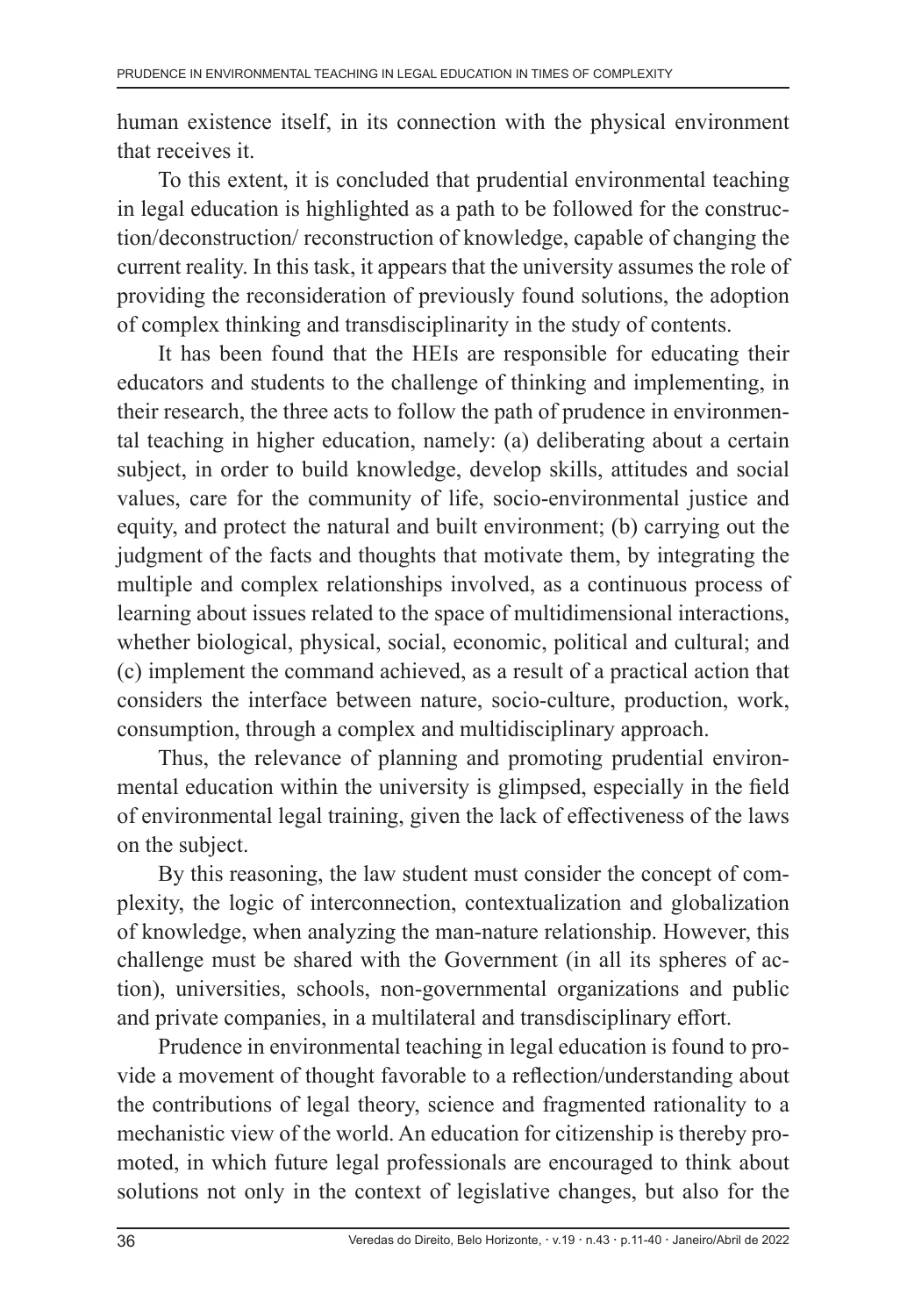deconstruction/construction/reconstruction of current social conditions, in favor of building a fairer and more sustainable society.

## **REFERENCES**

ALEXY, R. *Teoria dos direitos fundamentais.* 5. ed. São Paulo: Malheiros, 2006.

AMARAL, A. C. R. *Ensino jurídico e método do caso:* ética, jurisprudência, direitos e garantias fundamentais. São Paulo: Lex, 2011.

BACHELARD, G. *A formação do espírito científico:* contribuição para uma psicanálise do conhecimento. Rio de Janeiro: Contraponto, 1996.

BRASIL. *Lei n. 6.938, de 31 de agosto de 1981*. Dispõe sobre a Política Nacional do Meio Ambiente, seus fins e mecanismos de formulação e aplicação, e dá outras providências. Brasília, DF: Presidência da República, 1981. Available from: http://www.planalto.gov.br/ccivil\_03/leis/l6938. htm. Accesso on: Apr. 10, 2022.

BRASIL. [Constituição (1988)]. *Constituição da República Federativa do Brasil*. Brasília, DF: Presidência da República, 1988. Available from: http://www.planalto.gov.br/ccivil\_03/constituicao/constituicaocompilado. htm. Access on: Sept. 22, 2021.

BRASIL. *Lei n. 9.394, de 20 de dezembro de 1996*. Estabelece as diretrizes e bases da educação nacional. Brasília, DF: Presidência da República, 1996. Available from: http://www.planalto.gov.br/ccivil\_03/LEIS/l9394. htm. Access on: Sept. 20, 2021.

BRASIL. *Lei n. 9.795, de 27 de abril de 1999*. Dispõe sobre a educação ambiental, institui a Política Nacional de Educação Ambiental e dá outras providências. Brasília, DF: Presidência da República, 1999. Available from: http://www.planalto.gov.br/ccivil 03/leis/19795.htm. Access on: Sept. 24, 2021.

2002 BRASIL. Supremo Tribunal Federal. *Jurisprudência.* Mandado de Segurança 22.412. Relator: Ministro Carlos Veloso. Brasília, DF, DJ 1 mar. 2002a. Available from: http://www.stf.jus.br/portal/inteiroTeor/pesquisarInteiroTeor.asp. Access on: Sept. 30, 2021.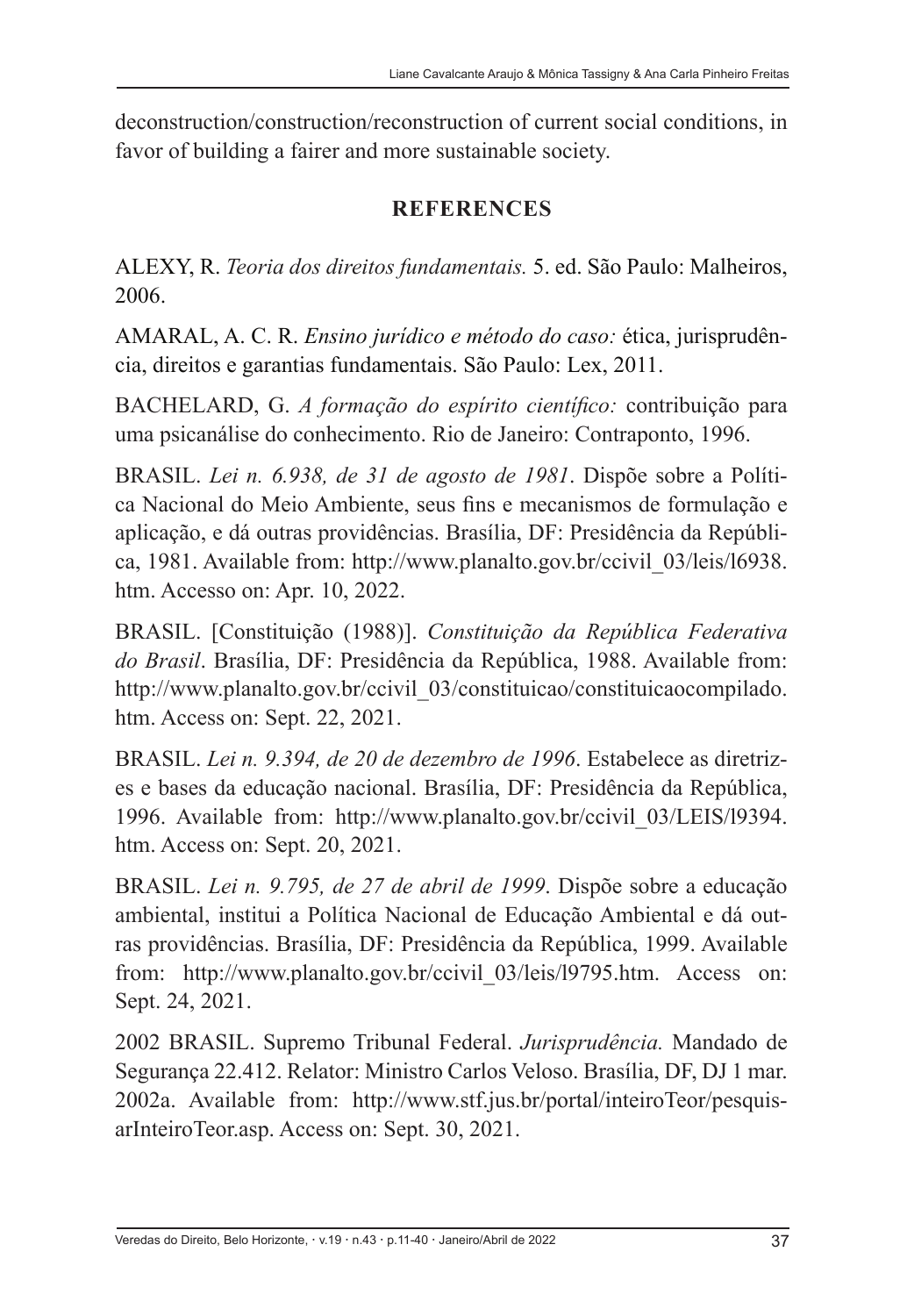BRASIL. *Decreto n. 4.281 de 25 de junho de 2002*. Regulamenta a Lei n. 9.795 de 27 de abril de 1999, que institui a Política Nacional de Educação Ambiental, e dá outras providências. Brasília, DF: Presidência da República, 2002b. Available from: http://www.planalto.gov.br/ccivil\_03/ decreto/2002/d4281.htm. Access on: Apr. 07, 2022.

BRASIL. *Lei n. 10.861, de 14 de abril de 2004*. Institui o Sistema Nacional de Avaliação da Educação Superior – SINAES e dá outras providências. Brasília, DF: Presidência da República, 2004. Available from: http://www. planalto.gov.br/ccivil\_03/\_ato2004-2006/2004/lei/l10.861.htm. Access on: Sept. 22, 2021.

BRASIL. Supremo Tribunal Federal. *Jurisprudência.* Meio Ambiente – Direito à preservação de sua integridade (CF, Art. 225). Ação Direta de Inconstitucionalidade 3540. Relator: Ministro Celso de Mello. Brasília, DF, DJ 3 fev. 2006. Available from: http://www.stf.jus.br/portal/jurisprudencia/visualizarEmenta.asp?s1=000094348&base=baseAcordaos. Access on: Sept. 23, 2021.

BRASIL. Decreto n. 7.083, de 27 de janeiro de 2010*.* Dispõe sobre o Programa Mais Educação. *Diário Oficial da União*, Brasília, DF, 27 jan. 2010. Available from: http://www.planalto.gov.br/ccivil\_03/\_ato2007- 2010/2010/decreto/d7083.htm. Access on: Apr. 10, 2021.

BRASIL. Ministério da Educação. *Parecer CNE/CP n. 14/2012, aprovado em 06 de junho de 2012*. Diretrizes Curriculares Nacionais para a Educação Ambiental. Brasília, DF: MEC, 2012a. Available from: http://portal.mec.gov.br/docman/maio-2012-pdf/10955-pcp014-12/file. Access on: Apr. 10, 2022.

BRASIL. Conselho Nacional de Educação; Conselho Pleno. *Resolução n. 2, de 15 de junho de 2012*. Estabelece as Diretrizes Curriculares Nacionais para a Educação Ambiental. Brasília, DF: MEC, 2012b. Available from: http://portal.mec.gov.br/escola-de-gestores-da-educacao-basica/323-secretarias-112877938/orgaos-vinculados-82187207/17417-ceb-2012. Access on: Apr. 10, 2022.

BRASIL. *Lei n. 13.005, de 25 de junho de 2014*. Aprova o Plano Nacional de Educação – PNE e dá outras providências. Brasília, DF: Presidência da República, 2014. Available from: http://www.planalto.gov.br/ccivil\_03/\_ ato2011-2014/2014/lei/l13005.htm. Access on: Apr. 10, 2022.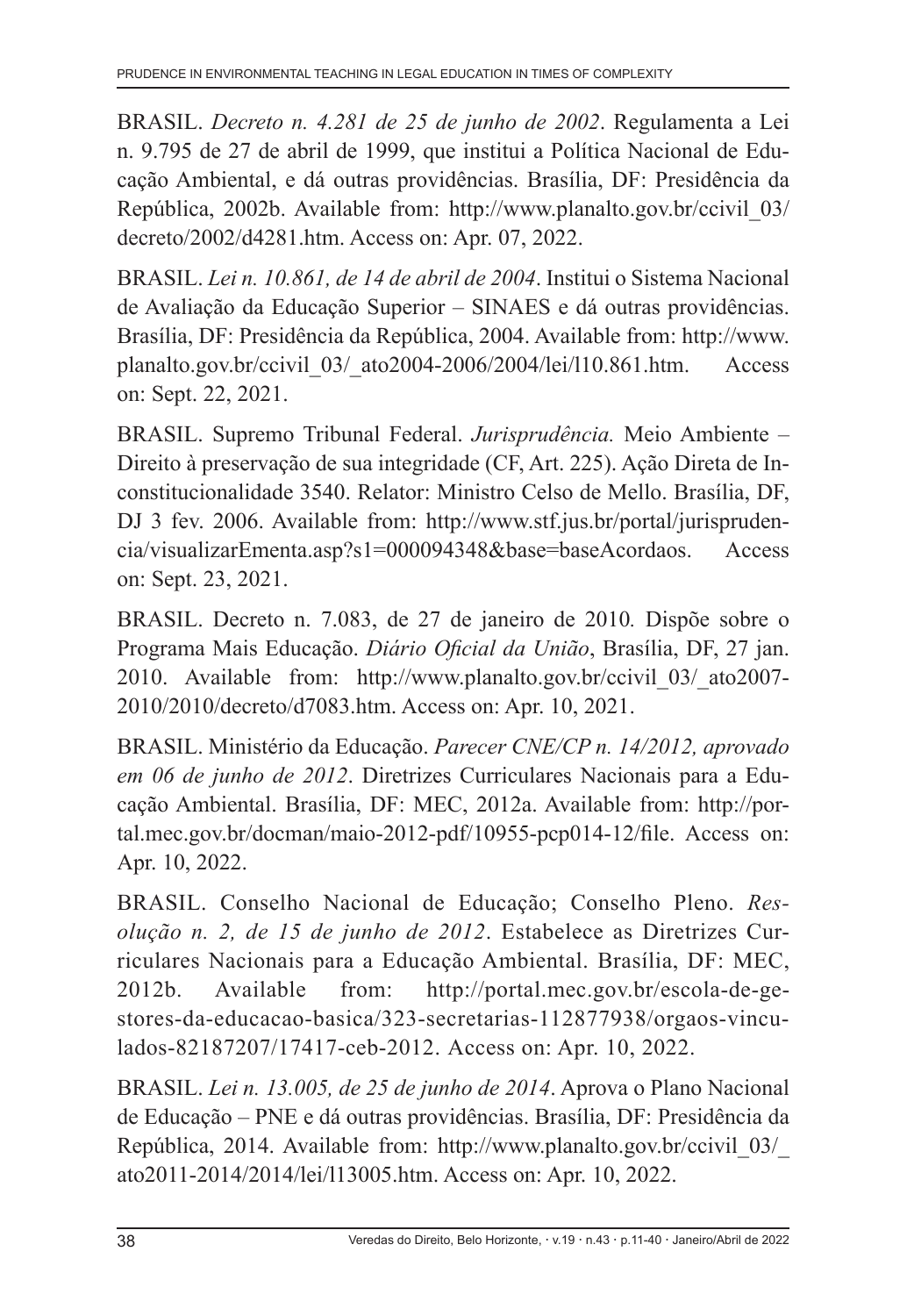BRASIL. Conselho Nacional de Educação; Câmara de Educação Superior. *Resolução n. 7, de 18 de dezembro de 2018.* Estabelece as Diretrizes para a Extensão na Educação Superior Brasileira e regimenta o disposto na Meta 12.7 da Lei n. 13.005/2014, que aprova o Plano Nacional de Educação – PNE 2014-2024 e dá outras providências. Brasília, DF: MEC, 2018. Available from: http://portal.mec.gov.br/index.php?option=com\_ docman&view=download&alias=104251-rces007-18&category\_slug= dezembro-2018-pdf&Itemid=30192. Access on: Apr. 10, 2022;

CAPRA, F.; MATTEI, U. *A revolução ecojurídica*: o Direito sistêmico em sintonia com a natureza e a comunidade. São Paulo: Cultrix, 2018.

GORDILLO, A. *El metodo en Derecho:* aprender, enseñar, escribir, crear, hacer. Madrid: Civitas, S1997.

GUIMARÃES, R. P. A ética da sustentabilidade e a formulação de políticas de desenvolvimento. In: VIANA, G.; SILVA, M.; DINIZ, N. (org.). *O desafio da sustentabilidade:* um debate socioambiental no Brasil. São Paulo: Perseu Abramo, 2001. p. 43-71.

HENRIQUES, A.; MEDEIROS, J. B. *Metodologia científica da pesquisa jurídica,* 9. ed. São Paulo: Atlas, 2017.

JONAS, H. *O princípio responsabilidade:* ensaio de uma ética para a civilização tecnológica. Rio de Janeiro: Contraponto, 2006.

LAUAND, J. *Filosofia e educação:* universidade. São Paulo: Factash, 2011.

MATOS, E. L. *Autonomia municipal e meio ambiente.* Belo Horizonte: Del Rey, 2001.

MARANDINO, M. *et al*. A educação não formal e a divulgação científica: o que pensa quem faz? In: IV ENCONTRO NACIONAL DE PESQUISA EM ENSINO DE CIÊNCIAS, 4., 2004, Bauru. *Anais […]*. Rio de Janeiro: ABRAPEC, 2004. Available from: https://fep.if.usp.br/~profis/arquivo/encontros/enpec/ivenpec/Arquivos/Orais/ORAL009.pdf. Access on: Apr. 6, 2022.

MORIN, E.; ALMEIDA, M. C. *Educação e complexidade:* os sete saberes e outros ensaios. São Paulo: Cortez, 2005.

MORIN, E.; VIVERET, P. *Como viver em tempo de crise.* Rio de Janeiro: Bertrand Brasil, 2015.